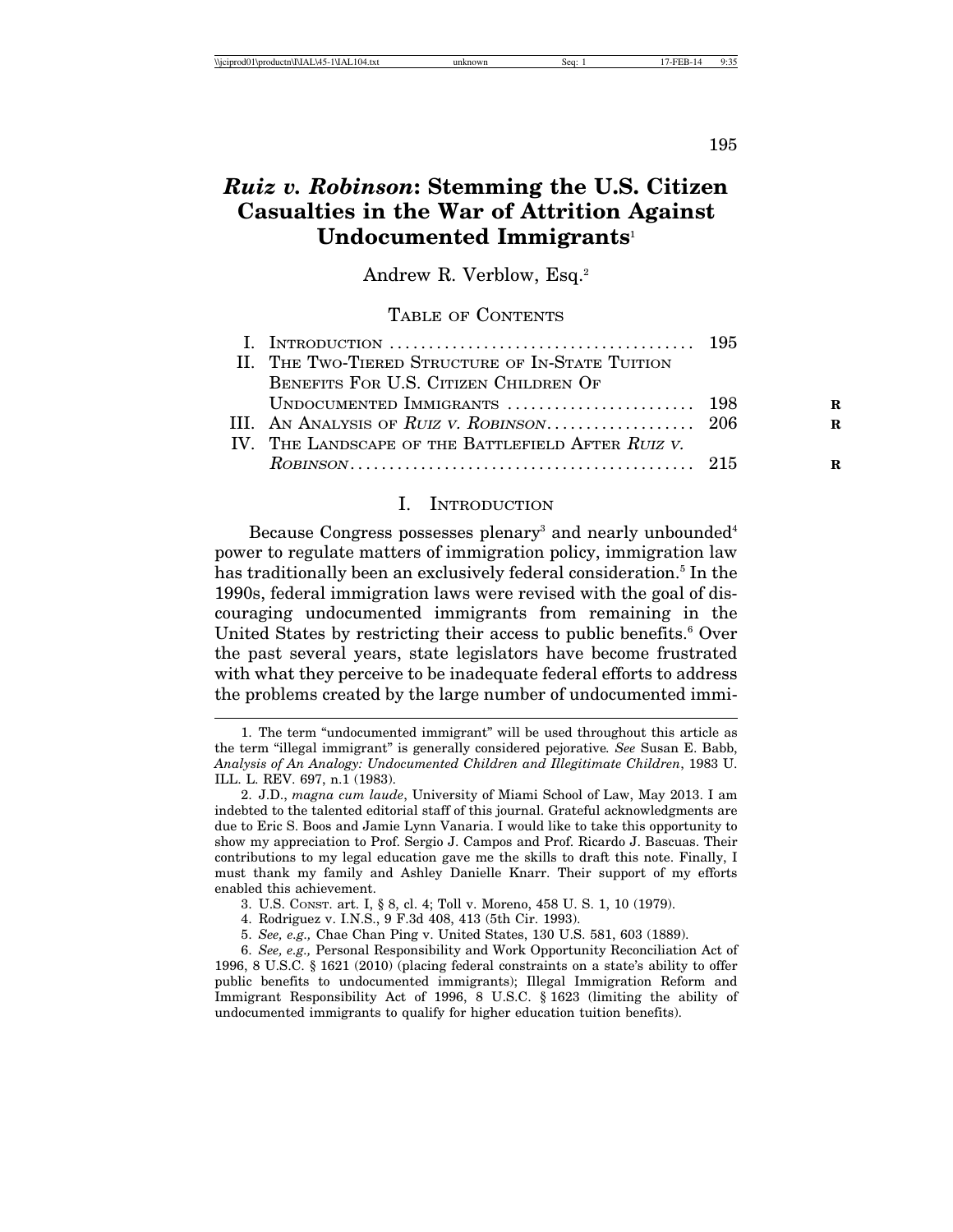grants living in the U.S.<sup>7</sup> This frustration has resulted in an explosion of immigration-related legislation at the state level.<sup>8</sup> The number of state bills relating to immigration matters has increased five-fold between 2005 and 2011.9 State immigration laws have built on the existing federal goals of removing the incentives for undocumented immigrants to remain within their borders and have sought to enhance the ability of state law enforcement agencies to administer federal immigration laws.<sup>10</sup> Notably, the controversial 2010 Arizona law, Support Our Law Enforcement and Safe Neighborhoods Act, specifically established a state policy of "attrition through enforcement."11 Though challenged by the federal government as an intrusion into an area of exclusive federal authority, the U.S. Supreme Court substantially upheld the Arizona law in 2012.12

A major front in this "war of attrition" is the battle over how much access undocumented immigrants should have to public education benefits. In *Plyler v. Doe*, the Supreme Court explicitly prohibited states from denying access to free public elementary and secondary educations to undocumented immigrants.13 However, the law remains murky when it comes to post-secondary education tuition benefits. Within the statutory framework of overlapping state and federal immigration policy, undocumented immigrants are generally ineligible for residency-based tuition benefits at public post-secondary educational institutions.14 Residency based tuition benefits—'in-state tuition'—refer to the

9. *Id.*

11. *Id.*

13. Plyler v. Doe, 457 U.S. 202, 230 (1982).

<sup>7.</sup> *See* Dina Francesca Haynes, Symposium Forward, *Crossing the Border: The Future of Immigration Law and its Impact on Lawyers*, 45 NEW ENG. L. REV. 301, 303 (2011) ("it comes as little surprise that states have begun to press the federal government with the implicit threat: if you do not assist us in providing services to the noncitizens within our state, we will pass our own laws and take matters into our own hands.")

<sup>8.</sup> *Immigration-Related Laws and Resolutions in States* (Jan. 1–Dec. 31, 2012), NAT'L CONF. STATE LEG., http://www.ncsl.org/research/immigration/2012-immigration -related-laws-jan-december-2012.aspx (last visited Nov. 20, 2013).

<sup>10.</sup> *See, e.g.,* S.B. 1070, 49th Leg., 2d Reg. Sess. (Ariz. 2010) (requiring, *inter alia*, officers conducting a stop, detention or arrest to verify the person's federal immigration status and giving state and local law enforcement officers specific investigative duties and arrest authority over certain classes of undocumented immigrants).

<sup>12.</sup> Arizona v. United States, 132 S. Ct. 2492, 2510 (2012).

<sup>14. 8</sup> U.S.C. § 1623(a) (prohibiting states from offering these benefits to undocumented immigrants unless the state is willing to offer the benefit to all U.S. citizens regardless of their residency within the state).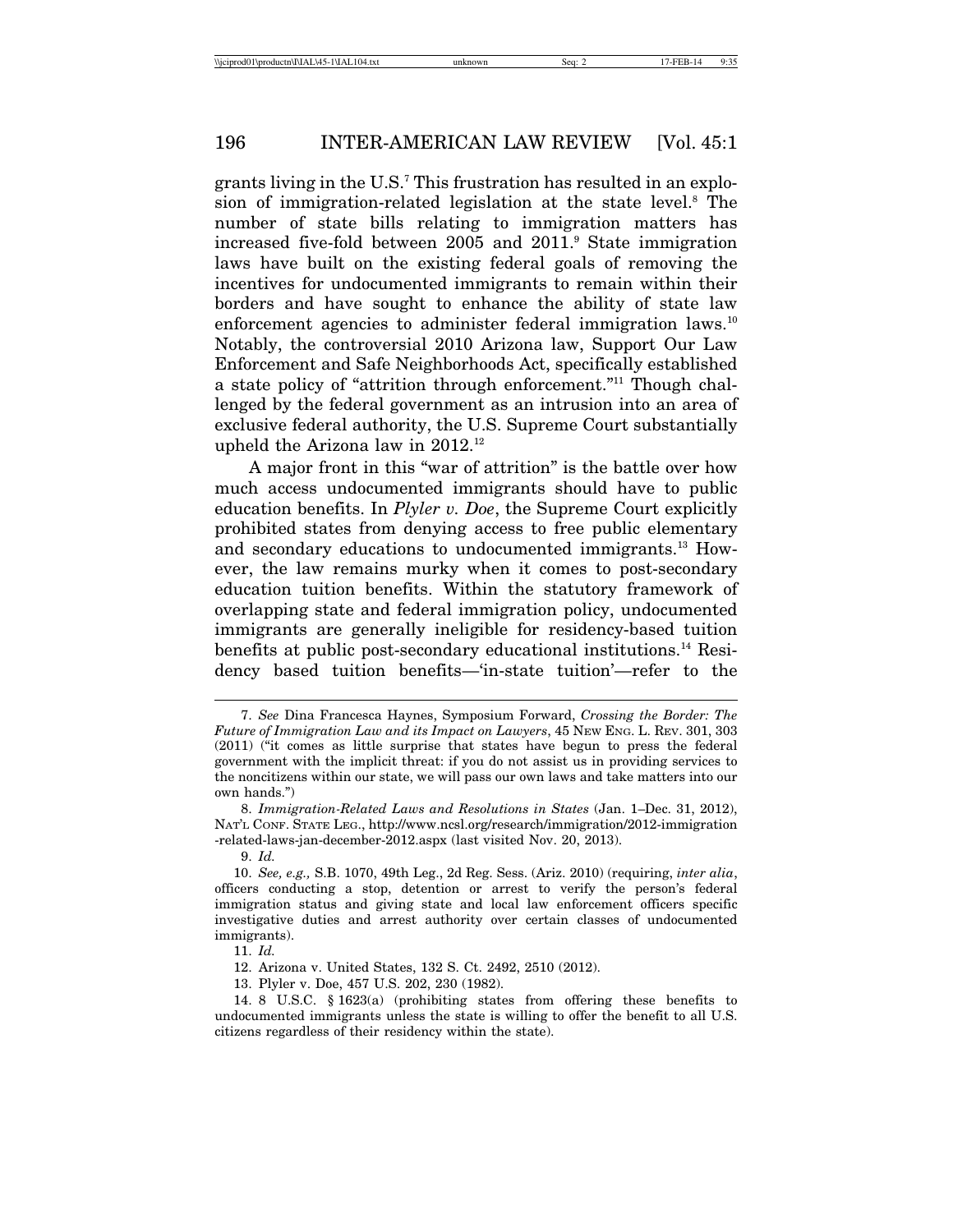reduced tuition rate offered to state residents who attend a public post-secondary educational institution within the state.15 In order to establish state residency for purposes of in-state tuition benefits, many states look to the residency of a student's parents if the parents claim the student as a dependent for tax purposes.16 Since undocumented immigrants cannot establish legal residency within a state, the eligibility of their U.S. citizen children for instate tuition benefits is a complex legal question. Michelle J. Seo addresses this issue in her article "*Uncertainty of Access: U.S. Citizen Children of Undocumented Immigrant Parents and In-State Tuition for Higher Education.*"17 Seo worries that "citizen children are in danger of becoming the unsuspecting victims of state and federal policies aimed at addressing illegal immigration."18

If the U.S. citizen children of undocumented immigrants are in danger of becoming casualties in the war of attrition against undocumented immigrants, the Southern Poverty Law Center's (SPLC) recent victory in *Ruiz v. Robinson*19 may stem the onslaught. In *Ruiz*, the SPLC challenged Florida's system of administering in-state tuition benefits because Florida classified dependent U.S. citizen students who reside in Florida as nonresidents based on their parents' federal immigration status. The SPLC prevailed on its motion for summary judgment and Judge K. Michael Moore issued a final order which declared Sections 6A- $10.044(4)(a)$  and  $72-1.001(5)(a)(3)$  of the Florida Administrative Code to be in violation of the Equal Protection Clause of the Fourteenth Amendment of the United States Constitution.20 The court's ruling rests in part on its finding that tuition benefits should properly been seen as flowing to the student, and not to the household, in cases where the citizen student is a dependent child. However, the opinion did not consider how Florida's policy of classifying students as either dependent or independent can continue if tuition is not a household benefit. As a result, the decision may

<sup>15.</sup> *See infra* Part II and accompanying notes for a discussion of how in-state tuition benefits operate.

<sup>16.</sup> *Id.*

<sup>17.</sup> Michelle J. Seo, *Uncertainty of Access: U.S. Citizen Children of Undocumented Immigrant Parents and In-State Tuition for Higher Education*, 44 COLUM. J.L. & SOC. PROBS. 311, 312 (2011).

<sup>18.</sup> *Id.* at 312 (citing Bill Piatt, *Born As Second Class Citizens In The U.S.A.: Children Of Undocumented Parents*, 63 NOTRE DAME L. REV. 35, 54, n.2 (1988)).

<sup>19.</sup> Ruiz v. Robinson, 892 F.Supp.2d 1321, 1321 (S.D. Fla. 2012).

<sup>20.</sup> Final Judgment at 2, Ruiz v. Robinson, 892 F. Supp. 2d 1321 (S.D. Fla. 2012) (No. 11-cv-23776-KMM) (ECF. No. 109).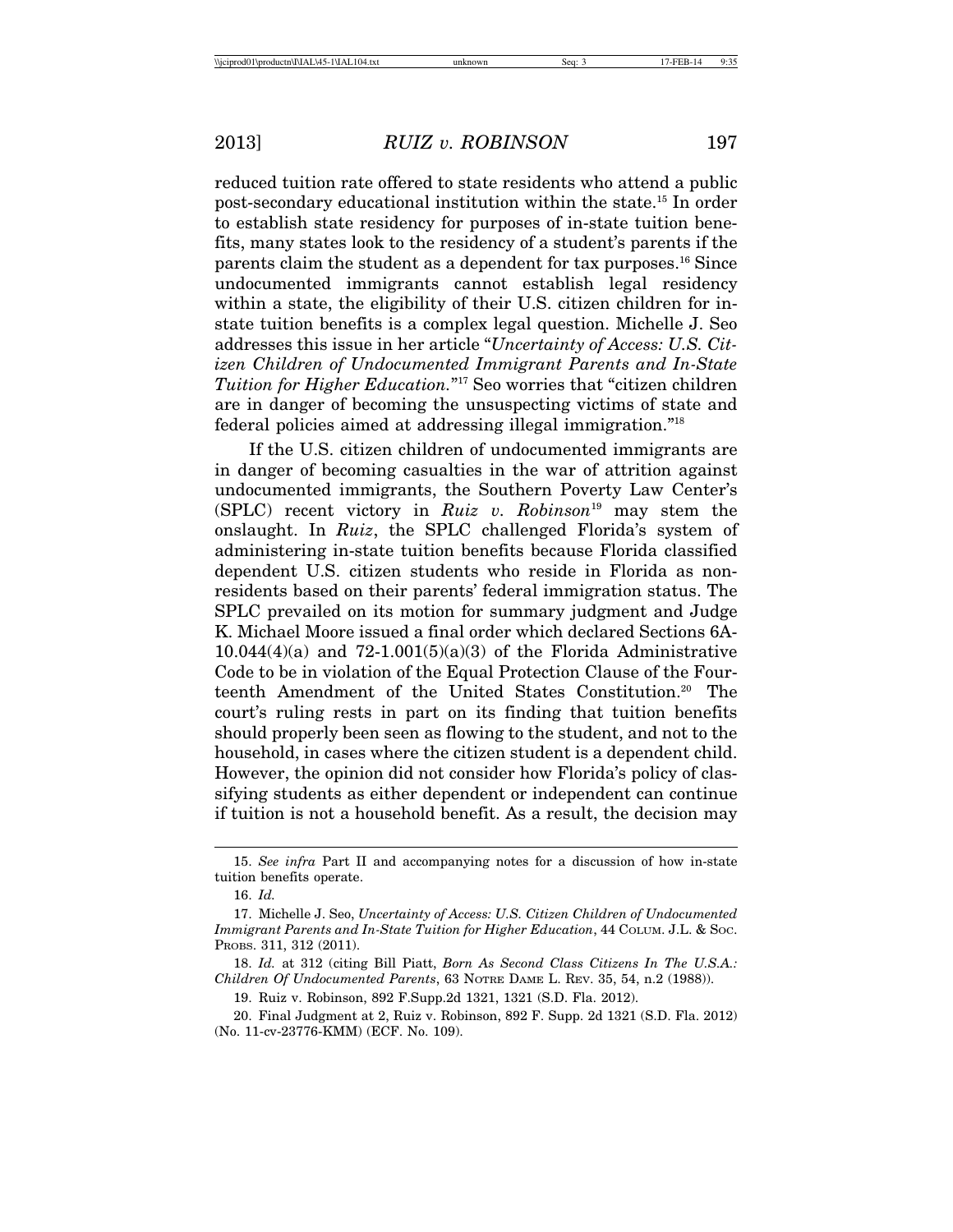result in ambiguity as to how Florida can award in-state tuition benefits without running afoul of federal law.

This note will analyze the decision in *Ruiz v. Robinson* and suggest that it is a symptom of the burgeoning tension between the state and federal government on immigration matters. Part II will outline how in-state tuition benefits are awarded in general, and explain why Florida's system was ripe for the SPLC's challenge. Part III will explain the proceedings in *Ruiz* and highlight why Judge Moore's decision could lead to tension within the existing framework of post-secondary education benefits. Part IV will conclude by suggesting that the problems created by *Ruiz* cannot be resolved by the courts, or by the state legislatures, but must be resolved by Congress.

# II. THE TWO-TIERED STRUCTURE OF IN-STATE TUITION BENEFITS FOR U.S. CITIZEN CHILDREN OF UNDOCUMENTED IMMIGRANTS<sup>21</sup>

Although the award public benefits at the state level—including tuition benefits for post-secondary educational institutions—is ordinarily a matter of state law, $22$  federal law restricts the ability of states to confer benefits on undocumented immigrants.23 As federal immigration policy is aimed at deterring undocumented immigrants from remaining in the U.S., there are two federal laws that directly address the ability of states to confer in-state tuition benefits on undocumented immigrants. These two statutes are the Personal Responsibility and Work Opportunity Reconciliation Act (PRWORA)24 and the Illegal Immigration Reform and Immigrant Responsibility Act (IIRIRA).<sup>25</sup> The PRWORA was a general entitlement reform act intended to reduce dependency on government aid, and the IIRIRA was similarly intended to encourage personal responsibility among immigrants and reduce the ability of undocumented immigrants to rely on government aid.<sup>26</sup> The

<sup>21.</sup> This section builds on the analysis done by Seo, *supra* note 17 at 323-25.

<sup>22.</sup> The conferral of public benefits by states remain subject to the obvious limitations on state power that exist in all contexts. For example, states cannot confer benefits in discriminatory ways that violate the U.S. Constitution.

<sup>23. 8</sup> U.S.C. § 1621.

<sup>24.</sup> Personal Responsibility and Work Opportunity Reconciliation Act (Welfare Reform Act) of 1996, Pub. L. No. 104-193, 110 Stat. 2105 (codified as amended in scattered sections of 7, 8, 21, & 42 U.S.C.).

<sup>25.</sup> Illegal Immigration Reform and Immigrant Responsibility Act of 1996, Pub. L. No. 104-208, 110 Stat. 3009-546 (codified as amended in scattered sections of 8 & 18 U.S.C.).

<sup>26.</sup> *See* 8 U.S.C. § 1601 ("Self-sufficiency has been a basic principle of United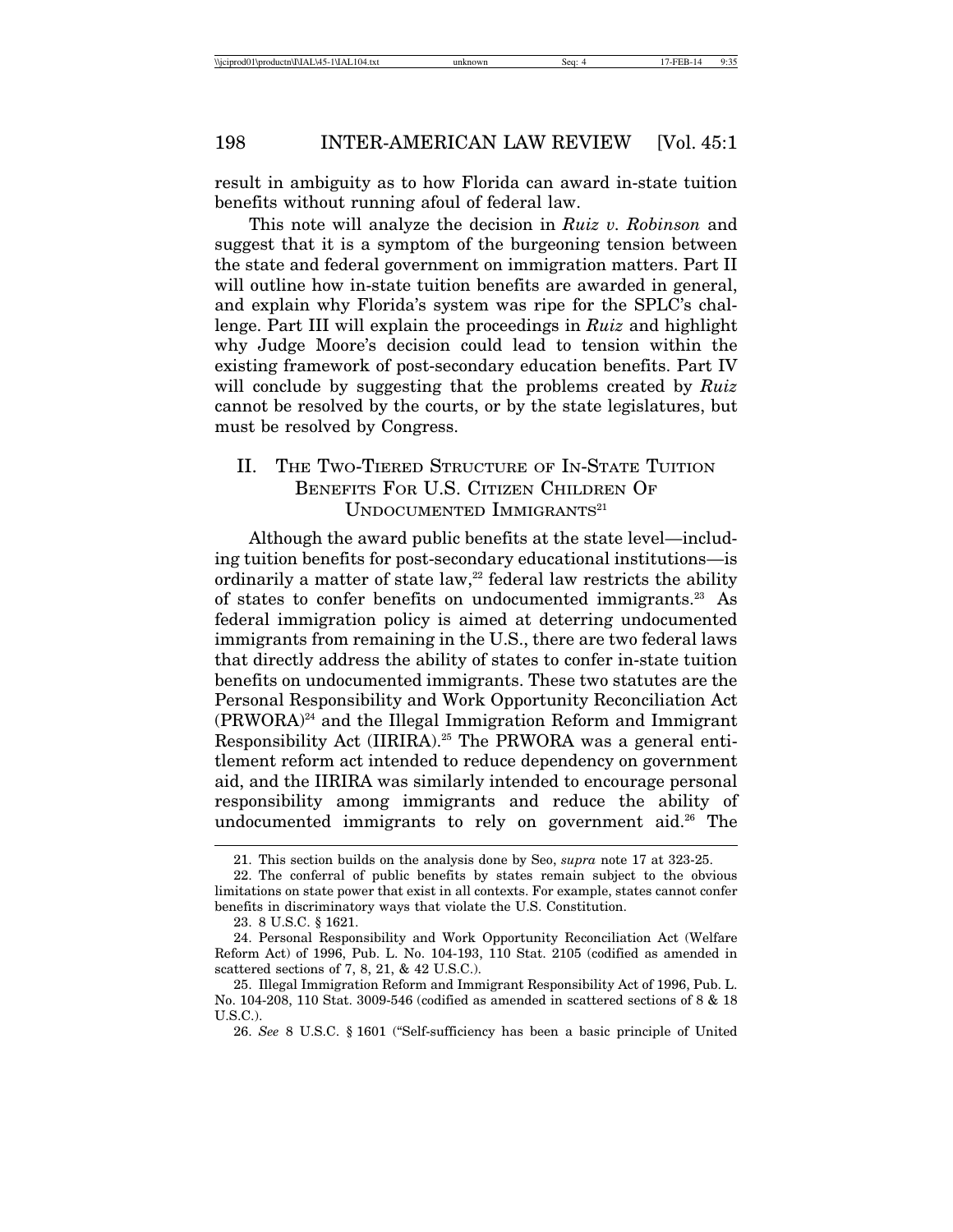PRWORA excluded undocumented aliens from the class of aliens eligible to receive public benefits, which include tuition benefits for post-secondary education.27 The IIRIRA addresses post-secondary education benefits directly and attaches a serious condition to a state's ability to offer tuition benefits to undocumented immigrants.28 The IIRIRA does not prohibit states from offering instate tuition benefits to undocumented immigrants but requires as follows:

[A]n alien who is not lawfully present in the United States shall not be eligible on the basis of residence within a State (or a political subdivision) for any postsecondary education benefit unless a citizen or national of the United States is eligible for such a benefit (in no less an amount, duration, and scope) without regard to whether the citizen or national is such a resident.<sup>29</sup>

This condition affectively prohibits states from offering in-state tuition benefits to undocumented immigrants because extending in-state tuition benefits to all U.S. citizens would be a significant blow to a state's revenue.<sup>30</sup> For convenience, the relevant portions of PRWORA and IIRIRA will be referred to as Section 1623, as this is where they are currently codified in the United States Code.

Due to the financial impracticability of extending in-state tuition benefits to all U.S. citizens, no state in the country formally extends such benefits to undocumented immigrants on the basis of their residence within the state. Nonetheless, ten states have capitalized on a loophole in IIRIRA and confer in-state tuition bene-

30. *E.g.*, Ruiz v. Robinson, 892 F.Supp.2d 1321, 1331 (S.D. Fla. 2012) ("extending the benefit of in-state tuition rates to all nonresident U.S. citizens currently enrolled in Florida's public universities and colleges would result in a loss of \$200,000,000 in tuition revenue per year, a significant negative impact on Florida's public universities and colleges, which depend on being able to charge full tuition rates to admitted applicants who do not qualify for in-state tuition rates.") (quoting Defendant's Motion for Summary Judgment).

States immigration law since this country's earliest immigration statutes. It continues to be the immigration policy of the United States that aliens within the Nation's borders not depend on public resources to meet their needs, but rather rely on their own capabilities and the resources of their families, their sponsors, and private organizations, and the availability of public benefits not constitute an incentive for immigration to the United States.") (internal paragraph indicators omitted).

<sup>27. 8</sup> U.S.C § 1623.

<sup>28. 8</sup> U.S.C. § 1623(a).

<sup>29.</sup> *Id*.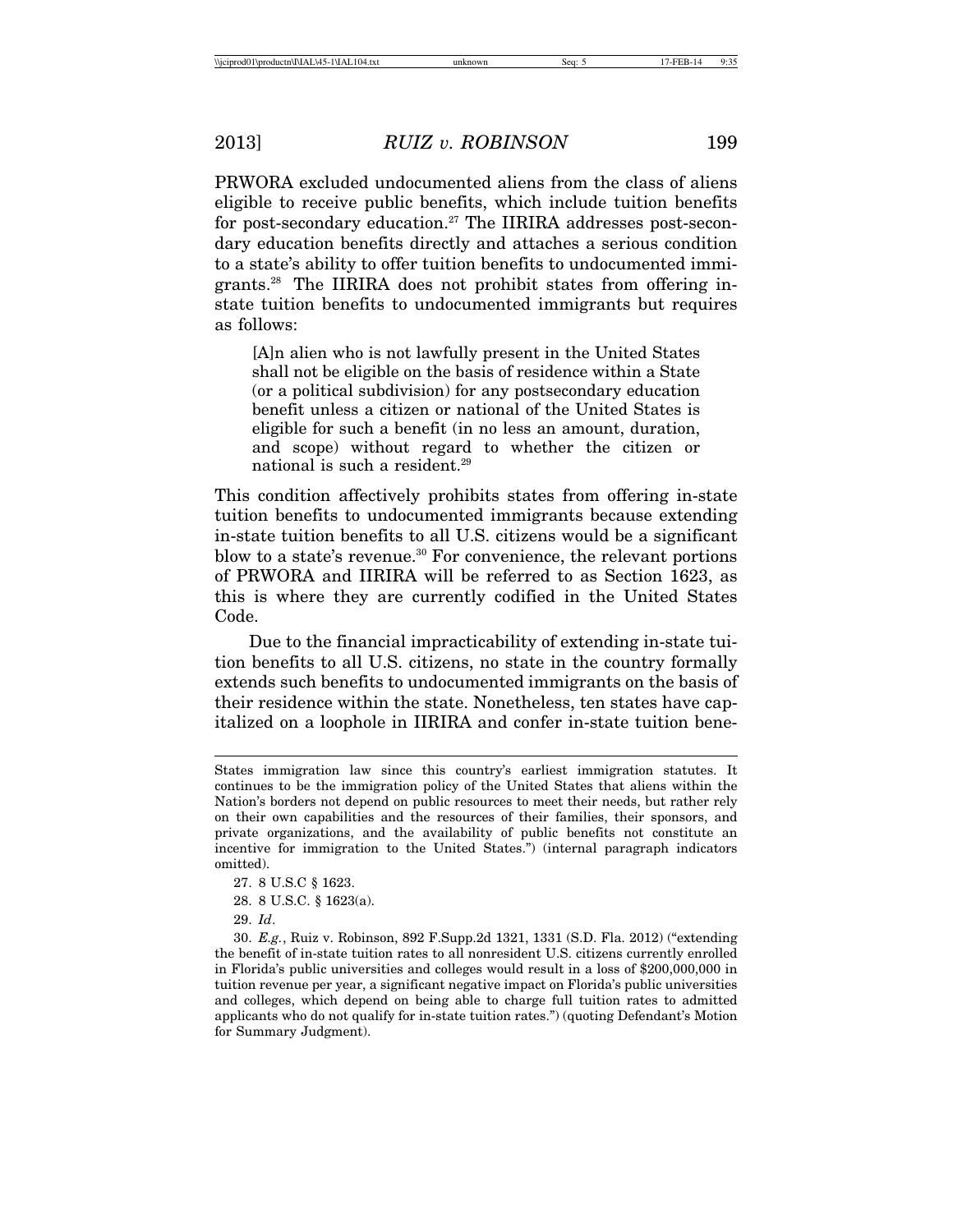fits on a basis other than residency within the state.<sup>31</sup> These ten states are as follows: California,<sup>32</sup> Illinois,<sup>33</sup> Kansas,<sup>34</sup> Nebraska,<sup>35</sup> New Mexico,<sup>36</sup> New York,<sup>37</sup> Texas,<sup>38</sup> Utah,<sup>39</sup> Washington,<sup>40</sup> and Wisconsin.41 In 2003, Oklahoma also extended in-state tuition benefits to undocumented immigrants, but the statute was repealed in 2007.<sup>42</sup> The ten states that currently grant in-state tuition benefits to undocumented immigrants condition the receipt of the benefits on whether the undocumented immigrant attended secondary school within the state. By doing so, they condition the receipt of in-state tuition benefits on something other than residency within the state and hence, manage to skirt the requirements of IIRIRA.<sup>43</sup>

This loophole has not been extensively challenged and it is difficult to predict whether it would be upheld in a federal court. Only the Supreme Court of California has specifically examined the question and upheld a statutory scheme that grants in-state tuition benefits to undocumented immigrants who graduate from high school within a state, while denying in-state tuition benefits to U.S. citizens who reside outside the state.<sup>44</sup> One reason for the lack of litigation on the issue may be because of the difficulty a challenger faces in establishing standing. At least one potential challenge has been thwarted on this basis. In 2005, a group of students who were paying non-resident tuition in Kansas regents schools brought suit in the U.S. District Court for the District of Kansas, alleging that the Kansas statutory scheme deprived them of a federally guaranteed right to pay in-state tuition.45 The plaintiffs' claims were dismissed for lack of standing because the plain-

- 32. CAL. EDUC. CODE §68130.5 (West 2002).
- 33. 110 ILL. COMP. STAT. ANN. 305 / 7e-5 (2013).

- 35. NEB. REV. STAT. ANN. § 85-502 (2012).
- 36. N.M. STAT. ANN. §21-1-1.2 (2010).
- 37. N.Y. EDUC. LAW §355(2)(h)(8) (2013).
- 38. TEX. EDUC. CODE ANN. § 54.052 (2005).
- 39. UTAH CODE ANN. § 53B-8-106 (2002).
- 40. WASH. REV. CODE ANN. § 28B. 15.012 (2012).
- 41. WIS. STAT. § 36.27 (2011).

42. OKLA. STAT. ANN. TIT. 70, § 3242, *repealed by* Oklahoma Taxpayer and Citizen Protection Act of 2007 (H.B. 1804)].

43. *See, e.g,* Martinez v. The Regents of the Univ. of Cal., 241 P.3d 855, 859-60 (Cal. 2010).

44. *Id.*

45. Day v. Sebelius, 376 F. Supp. 2d 1022, 1025 (D. Kan. 2005).

<sup>31.</sup> Michael A. Olivas, *The Political Economy of the DREAM Act and the Legislative Process: A Case Study of Comprehensive Immigration Reform*, 55 WAYNE

L. REV. 1757, 1765 (2009).

<sup>34.</sup> K.S.A. §76-731a (2012).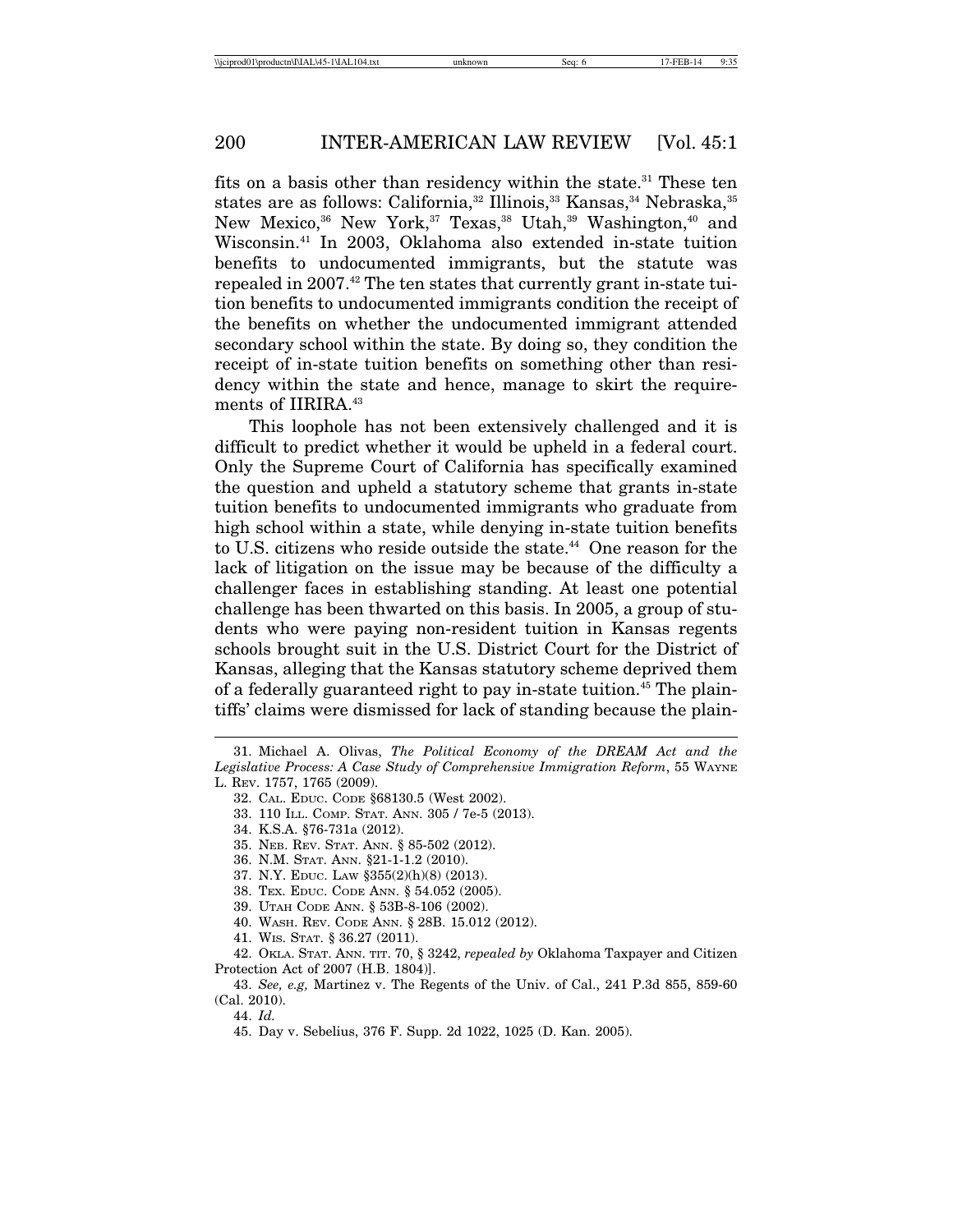tiffs were not subject to the provisions of the statute they challenged and, therefore, could not establish injury-in-fact.<sup>46</sup>

A survey of the in-state eligibility and residency requirements of all fifty states leaves it unclear how these states would classify the U.S. citizen children of undocumented immigrants.<sup>47</sup> This is because in most states dependent students are classified as residents of a state only if his or her parents can establish residency within the state.48 If the student receives the benefit because his or her parent has been classified as a resident, it is extremely unclear whether federal law would require states to extend in-state tuition to all U.S. citizens. If the state considers the residency of the students' parents in order to extend the benefit, that benefit might be seen as flowing to the parent and not the child, triggering Section 1623.

Three states have explicitly explained how their states would classify U.S. citizen children of undocumented immigrants for purposes of establishing their eligibility for in-state tuition.<sup>49</sup> These states are Virginia,<sup>50</sup> Colorado,<sup>51</sup> and Florida.<sup>52</sup> Significantly, none of these states answered the question through statute. In all three cases, the issue was addressed through the state's executive branch. In Colorado<sup>53</sup> and Virginia,<sup>54</sup> residency statutes were interpreted in memos released by each state's respective

54. Ronald C. Forehand, Memorandum from Ronald C. Forehand, Senior Assistant Attorney General, Commonwealth of VA, to Lee Andes, State Council of Higher Educ. for VA (2008), *available at* http://acluva.org/wp-content/uploads/2009/ 12/20080306AGmemoInStateTuition.pdf (last visited Oct. 31, 2013) [hereinafter Virginia Memorandum].

<sup>46.</sup> *Id.* at 1033.

<sup>47.</sup> Seo, *supra* note 17, at 325.

<sup>48.</sup> *Id.*

<sup>49.</sup> That is not to say that other states don't have comparable policies of denying tuition benefits to the U.S. Citizen children of undocumented immigrants by conditioning receipt of the benefits on the legal residency of the parent. For example, New Jersey had an administrative regulation almost identical to the Florida regulation at issue in *Ruiz*. N.J.A.C. 9A:9-2.2. This administrative regulation was struck down by the Superior Court of New Jersey Appellate Division on reasoning similar to the reasoning of Ruiz. A.Z. v. Higher Education Student Assistance Authority, 48 A.3d 1151 (N.J. Super. Ct. App. Div. 2012). However, it appears that only Virginia, Colorado, and Florida have explicitly addressed in-state tuition benefits. The policies of other states address state scholarships or benefits distinct from in-state tuition.

<sup>50.</sup> VA. CODE ANN. § 23-7.4(C) (2010).

<sup>51.</sup> COLO. REV. STAT. § 23-7-110 (2010).

<sup>52.</sup> FLA. STAT. §1009.21 (2011).

<sup>53.</sup> Colo. Att'y Gen. Op. No. 07-03/HE AGBCF (2007), *available at* http://www. coloradoattorneygeneral.gov/ag\_opinions/2007/no\_07\_03\_ag\_alpha\_no\_he\_he\_agbcf\_ august\_14\_2007 (last visited Oct. 31, 2013) [hereinafter Colorado Memorandum].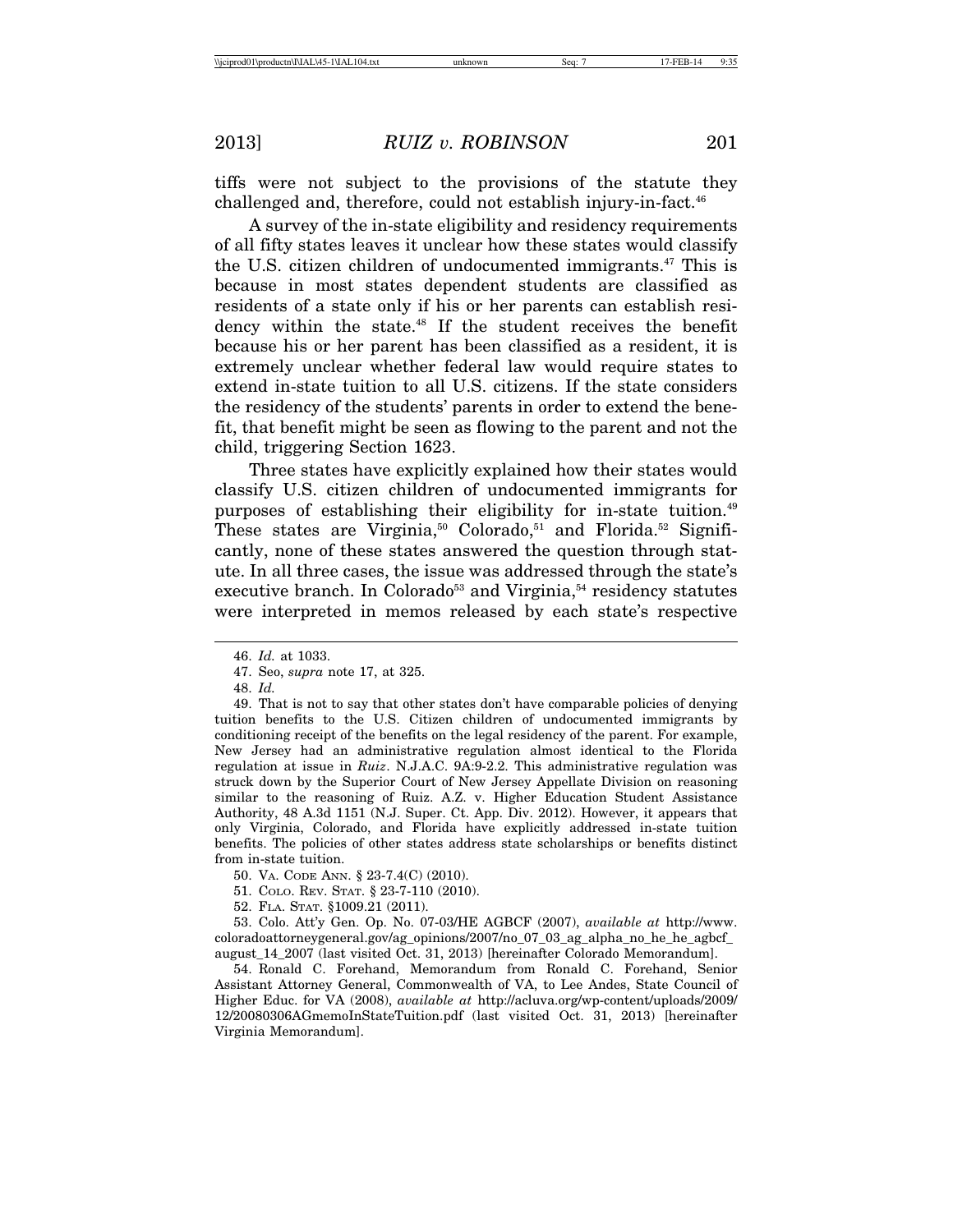attorney general. In Florida, administrative regulations were promulgated, which explained how state universities were to administer the state's residency statutes.<sup>55</sup>

Ultimately, Colorado and Virginia adopted opposite conclusions. The attorney general of Colorado concluded that the citizenship status of a parent could not be a basis for denying in-state tuition benefits to resident U.S. citizens.<sup>56</sup> The attorney general of Virginia stated that Virginia's statute precluded undocumented immigrants from establishing residency on behalf of their citizen children.57 The Virginia Memorandum broke the issue down into two questions: first, could an undocumented immigrant be considered a legal resident of Virginia; second, could the citizen child of such a parent be eligible for in-state tuition benefits.<sup>58</sup> The first part was dispensed with by the following conclusory determination: "it is clear that a person who is not lawfully present in the United States—the parents, in this case—may not be domiciled in Virginia. We need not go into further analysis of this point."59 As to the student's eligibility, the attorney general stated that dependent students "'stand in the shoes of their parents' with respect to domicile."60 The attorney general supported his determination with reference to the Virginia Code and the State Council of Higher Education for Virginia Domicile Guidelines.<sup>61</sup> However, the memorandum does allow for U.S. citizen children of undocumented immigrants to challenge their presumption of ineligibility by presenting evidence of residency in Virginia on a case-by-case  $basis.<sup>62</sup>$ 

Although the attorney general of Colorado reached the opposite conclusion, he also divided his analysis into two parts.63 First, the attorney general had to determine whether citizen children of undocumented immigrant parents are eligible for in-state tuition as a matter of federal law.64 Second, the attorney general had to determine what it meant to be domiciled in Colorado under Colorado law.<sup>65</sup> The memorandum concluded that, as a matter of fed-

<sup>55.</sup> FLA. ADMIN. CODE r. 6A-10.044 (adopted 1992); *id.* at 72-1.001 (2011).

<sup>56.</sup> Colorado Memorandum, *supra* note 53.

<sup>57.</sup> Virginia Memorandum, *supra* note 54.

<sup>58.</sup> *Id.*

<sup>59.</sup> *Id.*

<sup>60.</sup> *Id.*

<sup>61.</sup> *Id.* (citing VA. CODE ANN. § 23-.7.4(C) (2010).

<sup>62.</sup> Virginia Memorandum, *supra* note 54.

<sup>63.</sup> Colorado Memorandum, *supra* note 53.

<sup>64.</sup> *Id.*

<sup>65.</sup> *Id.*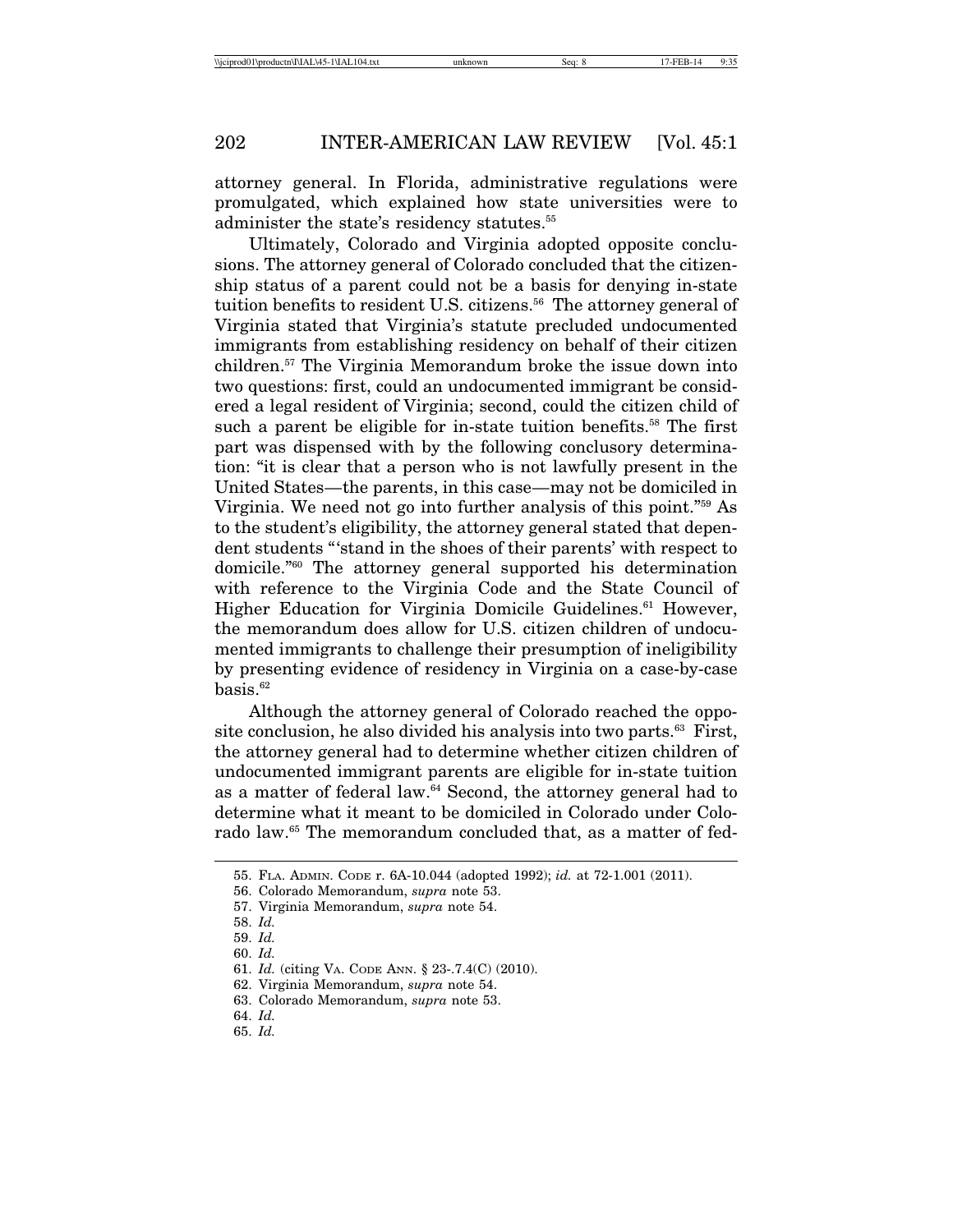eral law, U.S. citizen children were necessarily eligible for in-state tuition benefits because they are U.S. citizens.<sup>66</sup> In reaching this conclusion, the attorney general essentially found that tuition benefits flow to the student and not to the student's parents or to the student's household.<sup>67</sup> Again, the significance of this conclusion cannot be overstated; the question of whether the benefit goes to the citizen or to the household is a fundamental tension between state and federal statutes governing the eligibility of U.S. citizen children of undocumented immigrants to receive public benefits. The Colorado Memorandum does not go into length on this point, but it focuses on the fact that ultimately students—and not their parents—are responsible for paying tuition.<sup>68</sup> Seo  $observes<sup>69</sup>$  that this reasoning echoes the reasoning of the U.S. Court of Appeals for the Seventh Circuit in *Doe v. Reivitz*. <sup>70</sup> *Reivitz* dealt with the ability of undocumented immigrants to receive public benefits under a program that provided assistance to unemployed parents (Aid to Families with Dependent Children AFDC- $UP$ <sup>1.71</sup> The court ultimately concluded that undocumented immigrant parents of citizen children were necessarily eligible for AFDC-UP because the public benefit sought was to flow to the U.S. citizen child, and a public benefit could not be withheld from a U.S. citizen based on the alienage of the parent.<sup>72</sup>

The attorney general also concluded that Colorado law allowed the U.S. citizen children to qualify as residents as long as their parents could establish that Colorado was their domicile under Colorado law.73 Significantly, for purposes of establishing residency for tuition benefits, Colorado law defines domicile as a "person's true, fixed, and permanent home and a place of habitation. It is the place where he intends to remain and to which he expects to return when he leaves without intending to establish a new domicile elsewhere."74 This conception of how one establishes residency for purposes of qualifying for in-state tuition benefits differs significantly from the comparable Florida statute. Section 1009.21(2)(A) states:

<sup>66.</sup> *Id.*

<sup>67.</sup> *Id.*

<sup>68.</sup> *Id.*

<sup>69.</sup> Seo, *supra* note 17, at 347.

<sup>70. 830</sup> F.2d 1441 (7th Cir. 1987), *amended by* 842 F.2d 194 (7th Cir.1988).

<sup>71.</sup> *Id.* at 1442-45.

<sup>72.</sup> *Id*. at 1451.

<sup>73.</sup> Colorado Memorandum, *supra* note 53.

<sup>74.</sup> COLO. REV. STAT. § 23-7-102(2) (West 2013).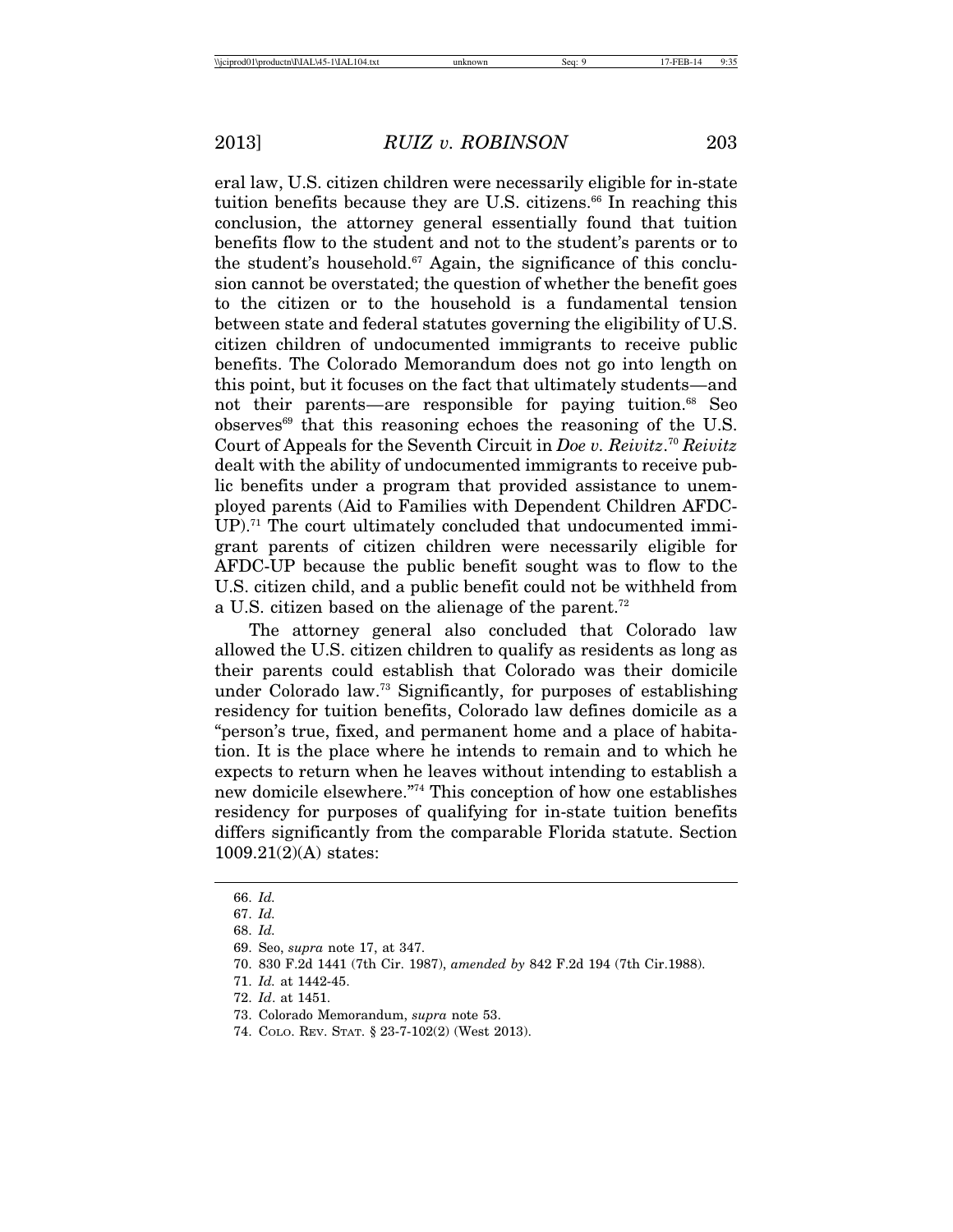To qualify as a resident for tuition purposes:

1. A person or, if that person is a dependent child, his or her parent or parents must have established **legal residence** in this state and must have maintained legal residence in this state for at least 12 consecutive months immediately prior to his or her initial enrollment in an institution of higher education (emphasis added).

"Legal residency" is a much higher burden than "domiciled within the state." In fact, there is case law that suggests an undocumented immigrant can never be considered a legal resident of a state. In *Melian v. INS*, 75 the U.S. Court of Appeals for the Eleventh Circuit was required to determine what Congress meant when it used the phrase "lawful domicile" in a section of the Immigration and Nationality Act.76 The court held that "lawful domicile" means "at least the simultaneous existence of lawful physical presence in the United States and lawful intent to remain in the United States indefinitely."77

Notwithstanding how a court may have interpreted Section  $1009.21(2)(A)$ , the definitive interpretation of "legal residence" can be found in two identical provisions of Florida's Administrative Code. Sections  $6A-10.044(4)(a)$  and  $72-1.001(5)(a)(3)$  of the Florida Administrative Code establish the requirements for receiving instate tuition benefits. The code states:

5) A non-United States citizen may be eligible to establish residency for tuition purposes if evidence is presented verifying that he or she is legally present in the United States, has met the residency requirements of Section 1009.21, F.S., and the person is one of the following:

(a) A foreign national in a nonimmigrant visa classification that grants the person the legal ability to establish and maintain a bona fide domicile in the United States according to the United States Citizenship and Immigration Services (USCIS).

1. The following visa categories grant the person the legal ability to establish and maintain a bona fide domicile in the United States according to USCIS: A, E, G, H-1B, H-1C (classification expires 12-20-2011), I, K, L, N, NATO 1-7, O-1, R, S, T, U, and V.

2. The following visa categories do not grant the person the

<sup>75.</sup> Melian v. INS, 987 F.2d 1521, 1523 (11th Cir. 1993).

<sup>76.</sup> *Id*. at 1524.

<sup>77.</sup> *Id.*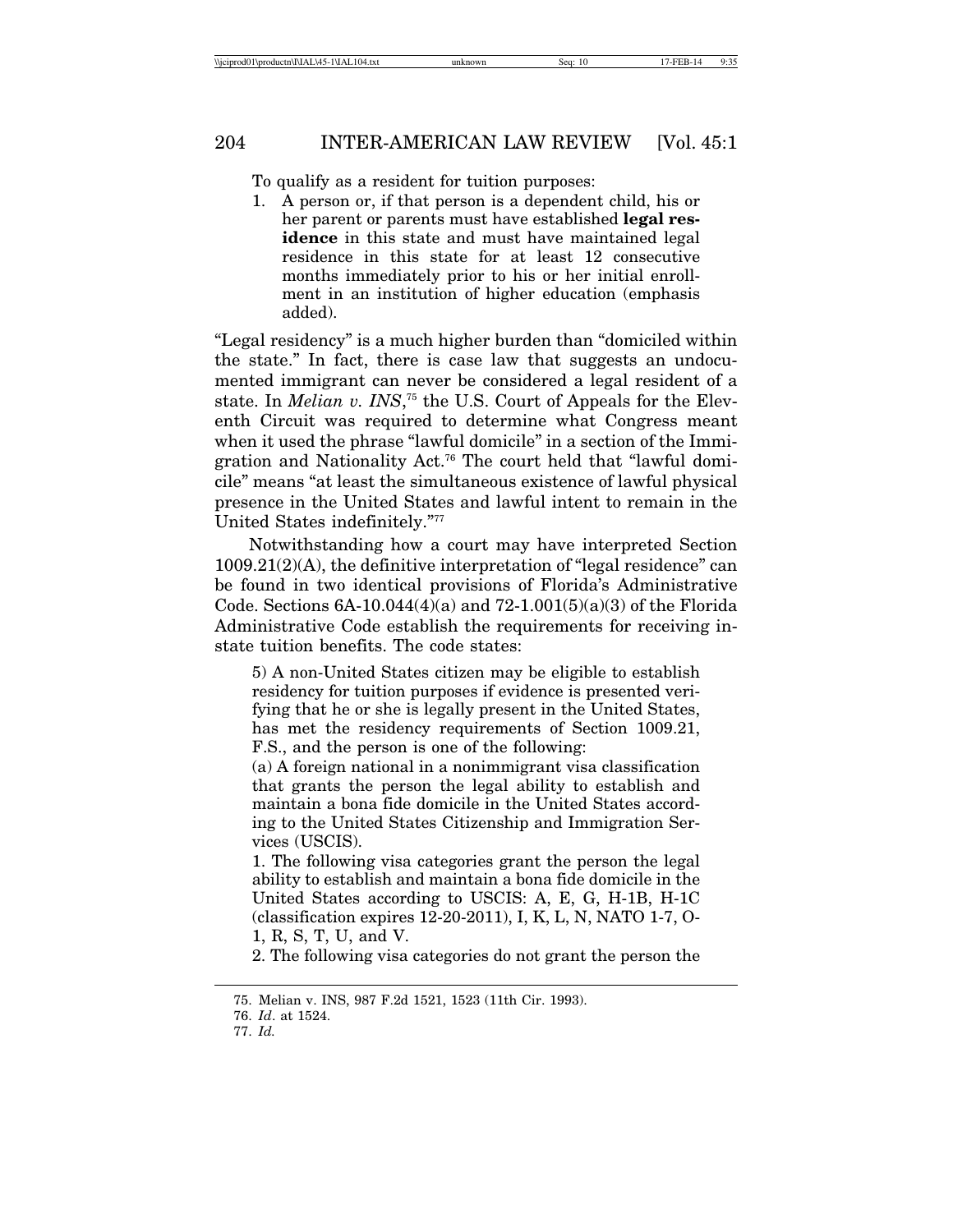legal ability to establish and maintain a bona fide domicile in the United States according to USCIS: B, C, D, F, M, P, Q, and TN. J visa holders are not eligible to establish residency for tuition purposes except as provided in Section 1009.21(10), F.S.

3. The student, and parent if the student is a dependent, must present evidence of legal presence in the United States.<sup>78</sup>

These are the regulations challenged in *Ruiz v. Robinson*. 79

If an advocacy group such as the SPLC was seeking to generally challenge the policy of denying in-state tuition benefits to the U.S. citizen children of undocumented immigrants, the administrative scheme in Florida is an ideal target for such a challenge. As explained above, most states do not have a clear policy and resolve the question on a case-by-case basis. Such ad hoc policies could only be constitutionally challenged as applied, and the litigation would do little to bring about an overall change in policy. Florida has a firmly established administrative code directing how its residency statute should be applied. Unlike Virginia, the residency policy of Florida is particularly harmonious with Section 1623 of IIRIRA. It is unsurprising that Florida was the first state to be targeted in federal court. Although related legal battles are currently being waged elsewhere, *Ruiz v. Robinson* is the only federal challenge to a state policy of denying in-state tuition benefits to the U.S. citizen children of undocumented immigrants who would otherwise qualify for tuition benefits.<sup>80</sup>

Before delving into a more detailed analysis of Ruiz, one other point should be made. The question of whether the dependent U.S. citizen children of undocumented immigrants should be considered residents for purposes of in-state tuition benefits is like "a fugue playing in the background" of the contentious debate over how states and the federal government should treat undocumented immigrants.<sup>81</sup> The federal DREAM Act<sup>82</sup> and its state

<sup>78.</sup> FLA. ADMIN. CODE r. 72-1.001(5)(a)(3) (2011).

<sup>79.</sup> Ruiz v. Robinson, 892 F. Supp. 2d 1321, 1321 (S.D. Fla. 2012).

<sup>80.</sup> The website of the University of Houston Law Center continuously monitors developments on these issues. For updates on recent cases involving undocumented college student issues visit http://www.law.uh.edu/ihelg/undocumented-collegestudent-issues/homepage.asp (last visited Nov. 1, 2013).

<sup>81.</sup> Michael A. Olivas, *Lawmakers Gone Wild? College Residency And The Response To Professor Kobach*, 61 SMU L. REV. 99, 101 (2008).

<sup>82.</sup> S. 952, 112th Cong. (2012), *available at* http://thomas.loc.gov/cgi-bin/query/z? c112:S.952:; H.R. 1842, 112th Cong. (2012), *available at* http://thomas.loc.gov/cgi-bin/ query/z?c112:H.R.1842:.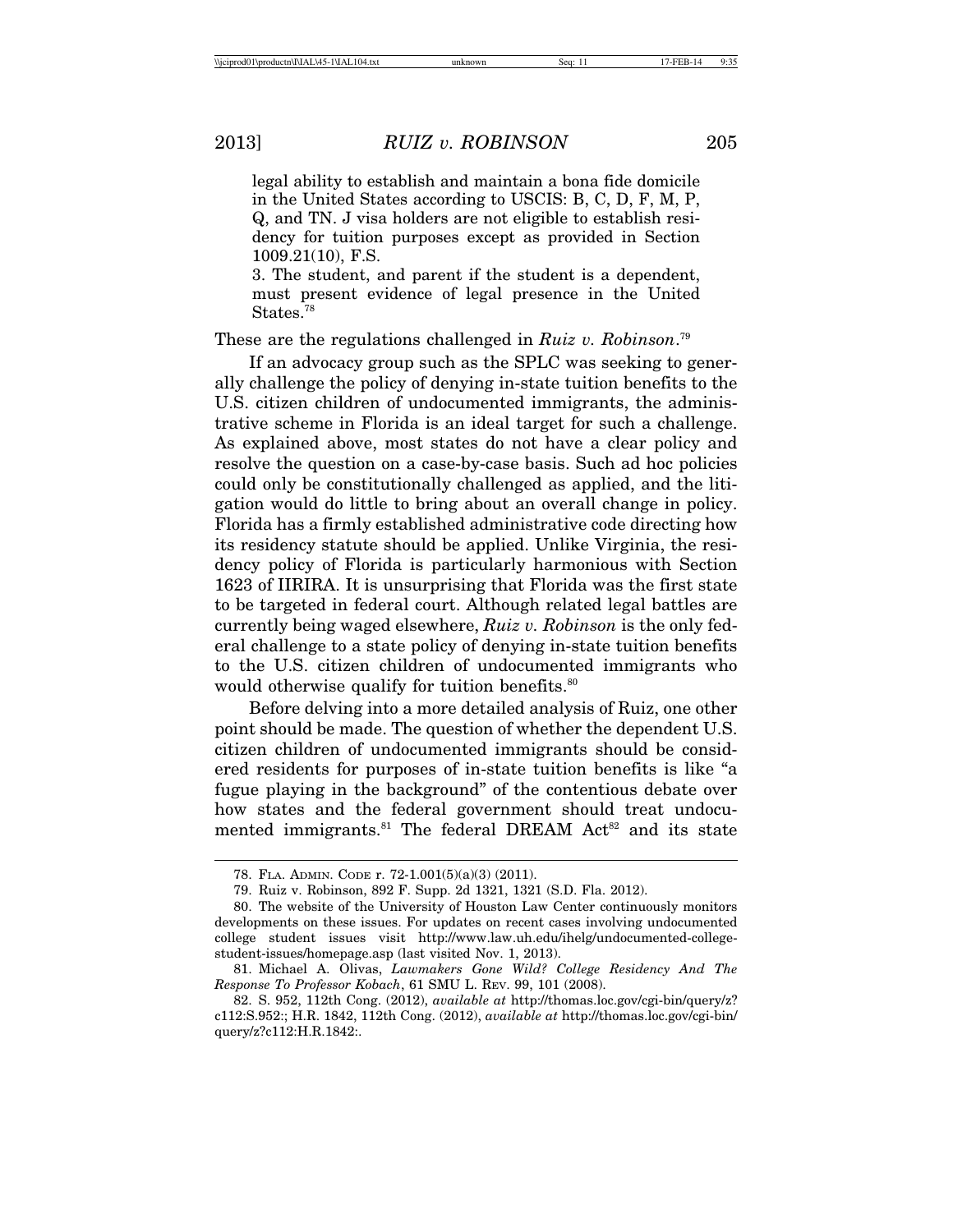counterparts<sup>83</sup> must also be a part of the discussion. Under the DREAM Act, undocumented immigrants who have resided in the United States for five or more years, possess good moral character, and were brought to the United States prior to the their fifteenth birthday, may be eligible for permanent resident status. $84$ The DREAM Act would amend existing federal regulations that restrict a state's ability to grant in-state tuition benefits to undocumented immigrants, and it will give individual states the choice as to whether to allow beneficiaries of the DREAM Act to qualify for in-state tuition benefits. $85$  The obvious irony is that, under the DREAM Act, it would be possible for Florida to legally deny U.S. citizens in-state tuition due to the immigration status of their parents, while at the same time, other states could grant instate tuition to non-citizens. Admittedly, it is difficult to imagine this actually being the case, but this is one illustration of how the patchwork of state and federal statutes can lead to bizarre and contradictory results.

# III. AN ANALYSIS OF RUIZ <sup>V</sup>. ROBINSON

There are five named plaintiffs in *Ruiz v. Robinson*. 86 All five are dependent U.S. citizens who have resided continuously in Florida and seek to earn post-secondary degrees from Florida public institutions.<sup>87</sup> As summarized by the court in its Order Granting In Part Plaintiffs' Motion For Summary Judgment and Denying Defendants' Motion for Summary Judgment, the circumstances of each plaintiff are as follows:<sup>88</sup>

1. Wendy Ruiz was born in Miami and is a U.S. citizen by virtue of birthright. Ruiz has resided in Florida for her entire life and graduated from a public high school in Florida. Ruiz attempted to enroll at Florida International University but was unable to furnish proof of her parents' legal residency in the U.S. She ultimately matriculated to Miami Dade College where she was classified as an out-of-state resident for tuition purposes because she was a dependent student whose par-

<sup>83.</sup> *See, e.g., In-State Tuition and Unauthorized Immigrant Students* (2011), NAT'L CONF. STATE LEG., http://www.ncsl.org/issues-research/immig/in-state-tuition-andunauthorized-immigrants.aspx (last visited Nov. 1, 2013).

<sup>84.</sup> S. 952, § 3.

<sup>85.</sup> *Id.* at § 9(b).

<sup>86.</sup> Ruiz v. Robinson, 892 F. Supp. 2d 1321, 1321 (S.D. Fla. 2012).

<sup>87.</sup> *Id.*

<sup>88.</sup> *Id.*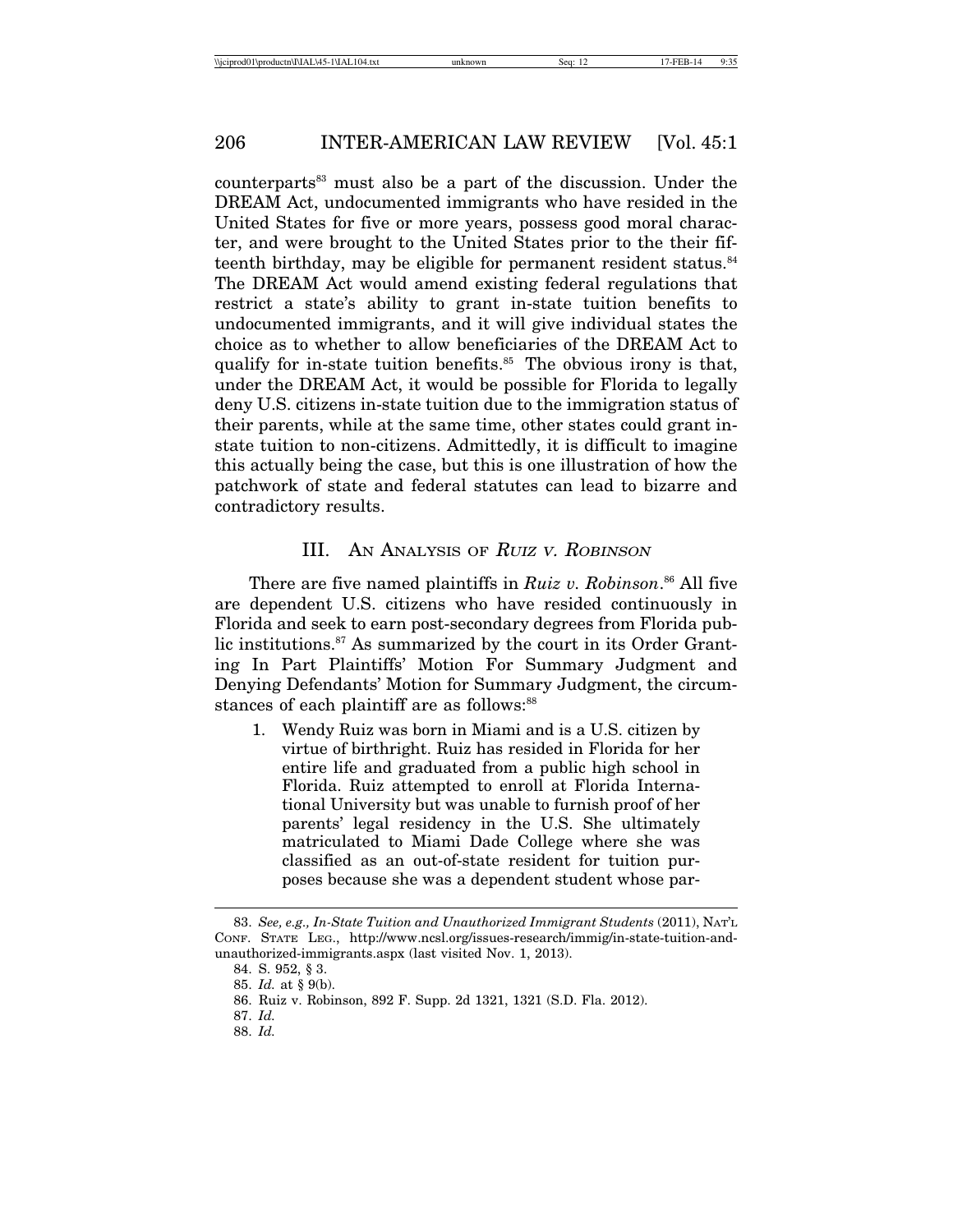ents could not prove that they were legal residents of Florida under Sections 6A-10.044(4)(a) and 72- 1.001(5)(a)(3) of the Florida Administrative Code. Consequently, Ruiz could not afford to enroll as a full-time student and will not be able to complete a two-year degree within two years.

- 2. Noel Saucedo was born in Miami and is a U.S. citizen by virtue of birthright. Saucedo has resided in Florida for the past six years and he graduated from a public high school in Florida. Saucedo was unable to enroll at Florida International University because he was unable to furnish proof of his parents' legal residency in the U.S. Although Saucedo initially qualified for a fullscholarship to Miami Dade College, he was classified as an out-of-state resident for tuition purposes because he was a dependent student whose parents could not prove that they were legal residents of Florida under Sections  $6A-10.044(4)(a)$  and  $72-1.001(5)(a)(3)$  of the Florida Administrative Code. Consequently, his scholarship was substantially reduced and he was unable to afford to enroll as a full-time student. Like Ruiz, Saucedo will not be able to complete his two-year degree within two years.
- 3. Caroline Roa was born in Miami and is a U.S. citizen by virtue of birthright. She has resided in Florida for her entire life and her father has resided in Florida for the past twenty-two years. Roa graduated from a public high school in Florida. Roa was accepted to Miami Dade College and was offered a full scholarship. However, Roa was classified as an out-of-state resident for tuition purposes because she was a dependent student whose parents cannot prove that they are legal residents of Florida under Sections 6A-10.044(4)(a) and 72-1.001(5)(a)(3) of the Florida Administrative Code and her scholarship offer was withdrawn. Consequently, Roa was unable to attend college.
- 4. Kassandra Romero was born in Los Angeles and is a U.S. citizen by virtue of birthright. Romero has resided in Florida continuously with her parents for the past fourteen years. Romero graduated from a public high school in Florida. She registered for classes at Palm Beach State College but was unable to furnish proof of her parents' legal residency in the U.S. Consequently, Romero was classified as an out-of-state resident for tuition purposes because she was a dependent student whose parents could not prove that they were legal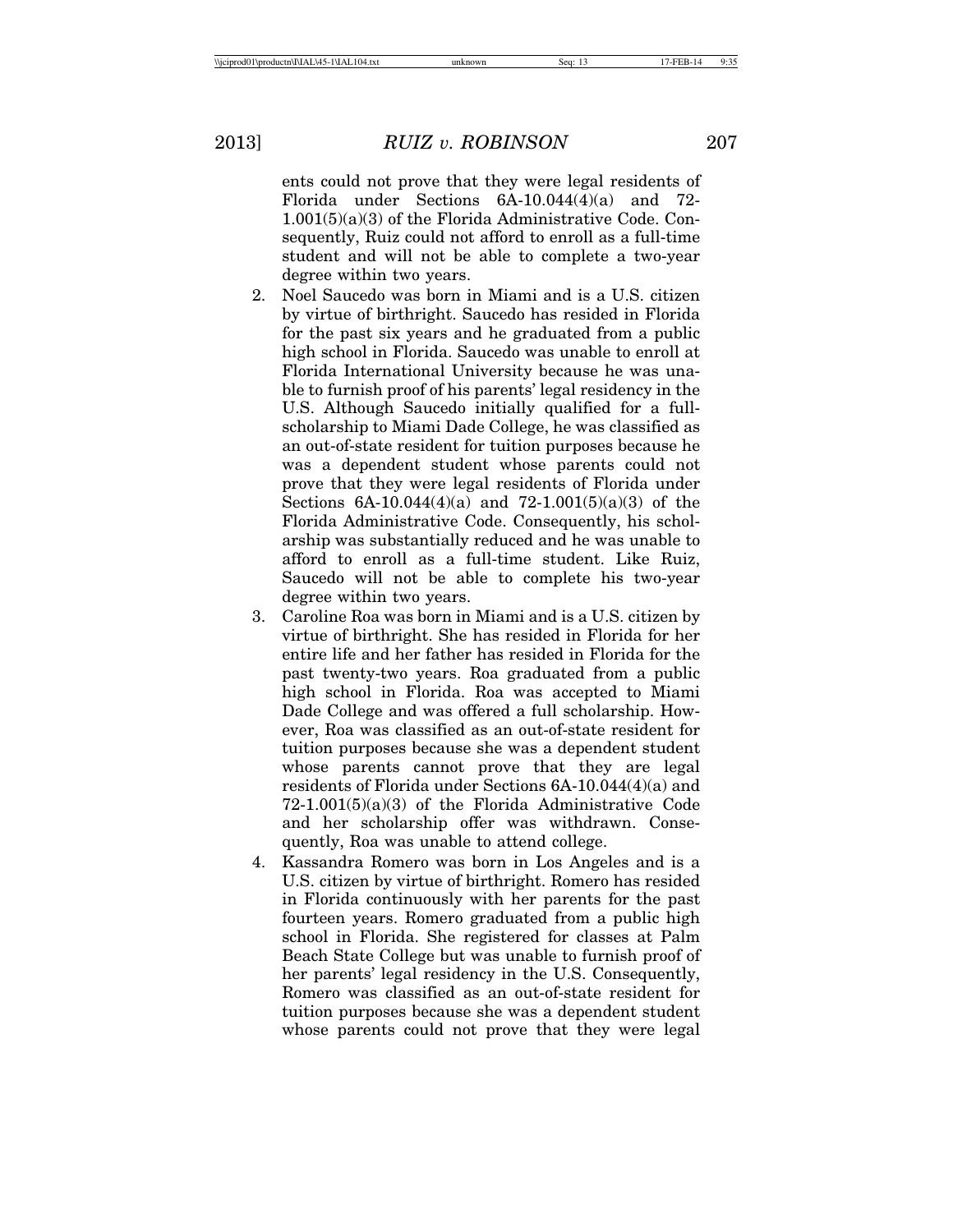residents of Florida under Sections 6A-10.044(4)(a) and 72-1.001(5)(a)(3) of the Florida Administrative Code. She was unable to afford classes at Palm Beach State College and, therefore, unable to attend college.

5. Janeth America Perez was born in Miami and is a U.S. citizen by virtue of birthright. She has lived in Florida for her entire life and her mother has resided in Florida for the past twenty-five years. Perez graduated from a public high school in Florida. Perez was accepted to Miami Dade College but was unable to furnish proof of her parents' legal residency in the U.S. Consequently, she was classified as an out-of-state resident for tuition purposes because she was a dependent student whose parents could not prove that they were legal residents of Florida under Sections 6A-10.044(4)(a) and 72- 1.001(5)(a)(3) of the Florida Administrative Code. Unable to afford college, she currently attends a U.S. Department of Labor program that offers technical training. Perez still hopes to attend college in the future.

The specific circumstance of each plaintiff is significant for several reasons.

First, it should be noted that each plaintiff could qualify for in-state tuition benefits under alternative theories. If each plaintiff were to be considered independent for purposes of Section  $1009.21$ ,<sup>89</sup> then each plaintiff would qualify for in-state tuition by virtue of their residency in Florida. Under this theory, the restrictions of IIRIRA would not be triggered.<sup>90</sup> Alternatively, if each plaintiff's parents were to be considered a legal resident of Florida by virtue of their continuous domicile in Florida, the plaintiffs would qualify for in-state tuition benefits. Under this theory, however, IIRIRA restrictions may be triggered.<sup>91</sup>

Second, the SPLC's litigation strategy was to pursue this claim as a class action.<sup>92</sup> Therefore, it was essential that the named plaintiffs be carefully selected so as to satisfy the commonality and typicality requirements of Rule  $23(a)$ .<sup>93</sup> As an aside,

<sup>89.</sup> FLA. STAT. § 1009.21 (2011).

<sup>90.</sup> *See* Illegal Immigration Reform and Immigrant Responsibility Act of 1996, 8 U.S.C. § 1623.

<sup>91.</sup> *See id.*

<sup>92.</sup> Plaintiffs' Motion For Class Certification at 2, Ruiz v. Robinson, 892 F. Supp. 2d 1321 (S.D. Fla. 2012) (No. 11-cv-23776-KMM) (ECF No. 53).

<sup>93.</sup> FED. R. CIV. P. 23(a) ("Prerequisites. One or more members of a class may sue or be sued as representative parties on behalf of all members only if: (1) the class is so numerous that joinder of all members is impracticable; (2) there are questions of law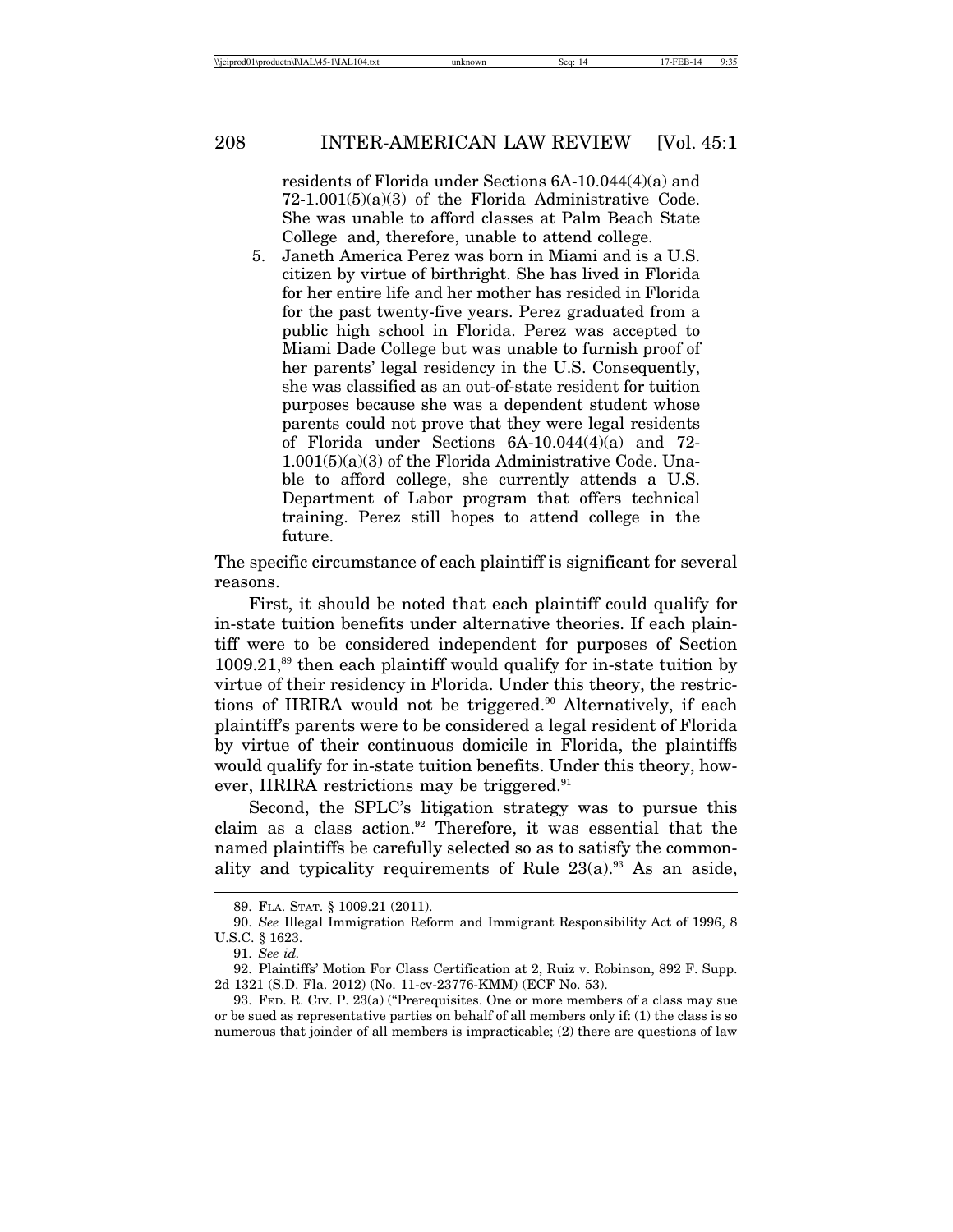under the Florida statutory scheme a student is no longer classified as dependent upon reaching the age of twenty-four.<sup>94</sup> Therefore, in order to avoid mootness, each plaintiff must be under the age of twenty-four in order to bring this challenge. Had the litigation become protracted, it is possible that the plaintiffs would have all reached their twenty-fourth birthdays, mooting their claims and terminating the lawsuit. Converting the claim into a class action is one method of circumventing this problem because the class of plaintiffs would continue to have a justiciable claim even as individual plaintiffs reach the age of twenty-four. There is precedent in the Eleventh Circuit that says that class certification is appropriate in claims by juveniles that would become moot when the plaintiffs reach the age of majority.<sup>95</sup>

Finally, each plaintiff's story evokes sympathy. The plaintiffs suffered harm solely because of the undocumented status of their parents. This has legal significance because a fundamental tenet of American jurisprudence is that the law should not punish children for the sins of their parents. The U.S. Supreme Court has suggested that any government action that punishes children for the sins of their parents violates the Equal Protection Clause.<sup>96</sup> In *Kadrmas v. Dickinson Public Schools*, the Court noted that heightened scrutiny is appropriate when the government penalizes children for the illegal conduct of their parents.<sup>97</sup> Sympathetic plaintiffs are also useful from a practical perspective when it comes to legal challenges to immigration law.98 Prof. Michael Olivas has noted that the plight of undocumented immigrants whose undocumented status is due to the illegal acts of their parents are the most likely to receive amnesty from Congress.99 Similarly, it would seem that U.S. citizens who reside within a state and are classified as non-residents solely because of the undocumented status of their parents are likely to win an Equal Protection Challenge.

97. *Id.* at 459.

or fact common to the class; (3) the claims or defenses of the representative parties are typical of the claims or defenses of the class; and (4) the representative parties will fairly and adequately protect the interests of the class.").

<sup>94.</sup> FLA. STAT. § 1009.21 (2011).

<sup>95.</sup> Johnson v. City of Opelousas, 658 F.2d 1065, 1070 (5th Cir. 1981). Cases decided in the Fifth Circuit prior to the Eleventh Circuit split have been adopted as binding precedent by the Eleventh Circuit. Bonner v. City of Prichard, 661 F.2d 1206, 1209 (11th Cir.1981) (en banc).

<sup>96.</sup> Kadrmas v. Dickinson Public Schools, 487 U. S. 450, 459 (1980).

<sup>98.</sup> *See* Olivas *supra*, note 31, at 1797.

<sup>99.</sup> *Id.*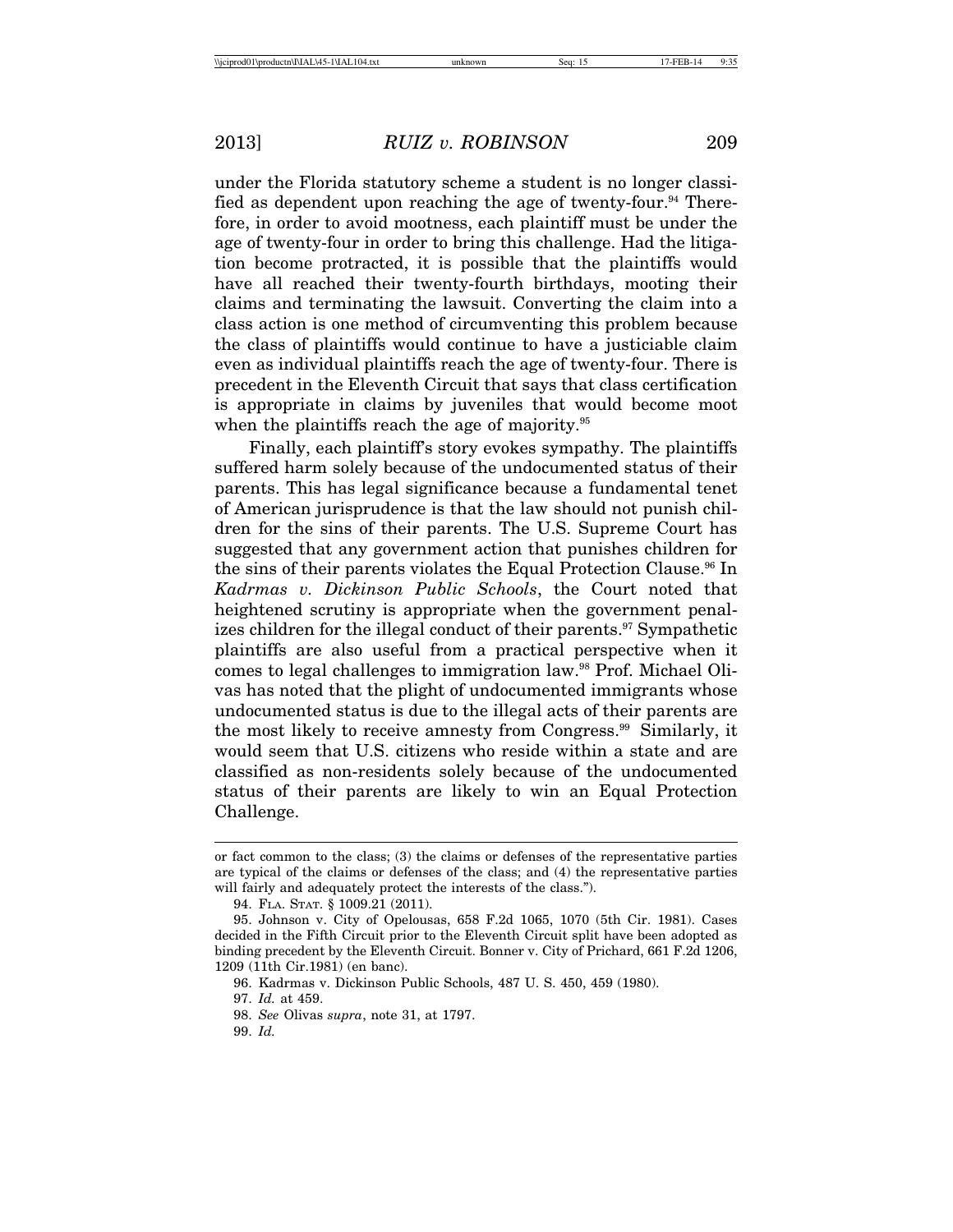The plaintiffs' complaint, as amended, only raised two claims.100 Count One sought injunctive and declaratory relief under Section 1983101 under the theory that Sections 6A- $10.044(4)(a)$  and  $72-1.001(5)(a)(3)$  of the Florida Administrative Code violated the Equal Protection Clause.<sup>102</sup> The plaintiffs' theory was that Sections  $6A-10.044(4)(a)$  and  $72-1.001(5)(a)(3)$  impermissibly classified U.S. citizens based on the federal immigration status of their parents.103 Count Two also sought injunctive and declaratory relief under Section 1983, under a theory that Sections  $6A-10.044(4)(a)$  and  $72-1.001(5)(a)(3)$  of the Florida Administrative Code violated the Supremacy Clause104 of the U.S. Constitution.105 Because the court ultimately granted summary judgment in favor of the plaintiffs on the first claim, the court never considered the plaintiffs' second claim.106 Accordingly, this paper does not address the second claim.

For the most part, the facts of the case were undisputed.<sup>107</sup> The State of Florida conceded that the plaintiffs accurately characterized Florida's system of determining eligibility for in-state tuition and maintained that federal law required the state to classify students based on the immigration status of their parents.<sup>108</sup> For their part, the plaintiffs conceded that they were properly classified as non-residents for tuition purposes under the existing statutory scheme.109 The State also did not contest that, if the plaintiffs' legal theory was correct, the plaintiffs would have suffered a legally cognizable injury and would be entitled to the relief sought.<sup>110</sup> The only significant issue contested at the close of dis-

106. *Ruiz*, 892 F. Supp. 2d. at 1333.

107. *See* Plaintiffs' Motion For Summary Judgment, *supra* note 103, at 3-8; Defendants' Motion in Opposition to Plaintiffs' Motion For Summary Judgment at 3- 4, Ruiz v. Robinson, 892 F. Supp. 2d 1321 (S.D. Fla. 2012) (No. 11-cv-23776-KMM) (ECF No. 85); Defendants' Motion For Summary Judgment at 3-4, Ruiz v. Robinson, 892 F. Supp. 2d 1321 (S.D. Fla. 2012) (No. 11-cv-23776-KMM) (ECF No. 81).

108. *Id.*

109. Defendants' Motion in Opposition to Plaintiffs' Motion For Summary Judgment, *supra* note 107, at 1-2.

110. *Id.*

<sup>100.</sup> Amended Complaint at 24-25, Ruiz v. Robinson, 892 F. Supp. 2d 1321 (S.D. Fla. 2012) (No. 11-cv-23776-KMM) (ECF No. 29).

<sup>101. 42</sup> U.S.C. § 1983 (2006).

<sup>102.</sup> Amended Complaint at 24, Ruiz v. Robinson, 892 F. Supp. 2d 1321 (S.D. Fla. 2012) (No. 11-cv-23776-KMM) (ECF No. 29).

<sup>103.</sup> Plaintiffs' Motion For Summary Judgment at 8-9, Ruiz v. Robinson, 892 F. Supp. 2d 1321 (S.D. Fla. 2012) (No. 11-cv-23776-KMM) (ECF No. 75).

<sup>104.</sup> U.S. CONST. art. VI, § 2.

<sup>105.</sup> Amended Complaint at 25, Ruiz v. Robinson, 892 F. Supp. 2d 1321 (S.D. Fla. 2012) (No. 11-cv-23776-KMM) (ECF No. 29).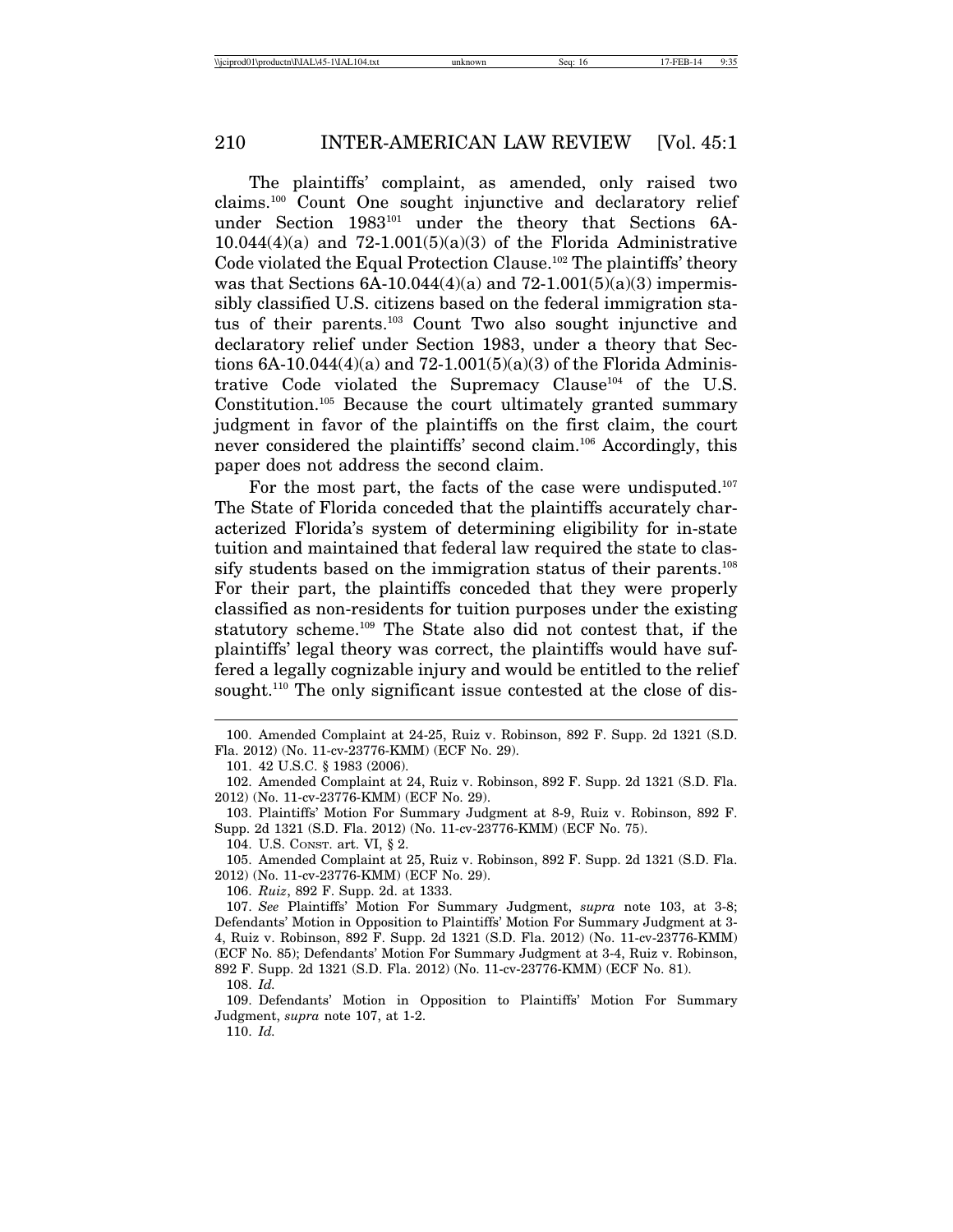covery was whether the plaintiffs' parents were residents of Florida.111 This wrangling over terminology actually goes to the substance of the plaintiffs' legal challenge and did not prevent the court from disposing of the case through competing motions for summary judgment.<sup>112</sup> The dispute demonstrates the level of nuance inherent in classifying dependent students (or minors in general) for purposes of determining their eligibility for public benefits. Had the Florida statute used the word "domiciled," as did Colorado, the statutory analysis might have been different. After all, the legal definition of "domiciled" does not include a requirement of "lawful presence."<sup>113</sup>

The plaintiffs' argument appears straightforward at first. A closer look will reveal that their claim goes to the heart of the existing tensions between PRWORA, IIRIRA, and the various residency requirements in each of the fifty states. The plaintiffs argue that, factually, they meet all of the statutory requirements to qualify for in-state tuition benefits. Nonetheless, they remain barred from receiving these benefits because they cannot establish their parents' federal immigration status so as to satisfy the requirements of Sections  $6A-10.044(4)(a)$  and  $72-1.001(5)(a)(3)$  of the Florida Administrative Code.114 This is where the complexity of the plaintiffs' claim demonstrates itself. The plaintiffs do not contest that Florida has a right to classify between residents and non-residents for tuition purposes.<sup>115</sup> Nor do they contest, at least not directly, the defendants' claim that undocumented immigrants cannot be considered legal residents of Florida.116 They instead argue that the administrative policies of Florida are such that the plaintiffs cannot be considered residents of any state at all. Thus, Sections  $6A-10.044(4)(a)$  and  $72-1.001(5)(a)(3)$  of the Florida Administrative Code discriminate against the U.S. citizen plaintiffs based on the alienage of their parents. Because of their parents' alienage, the plaintiffs are treated differently from similarlysituated dependent students who are U.S. citizens and whose parents have resided continuously in the State of Florida for twelve

<sup>111.</sup> *See* Defendants' Motion in Opposition to Plaintiffs' Motion For Summary Judgment at 10, n.5., Ruiz v. Robinson, 892 F. Supp. 2d 1321 (S.D. Fla. 2012) (No. 11 cv-23776-KMM) (ECF No. 81).

<sup>112.</sup> *Id.*

<sup>113.</sup> *See* Melian v. INS, 987 F.2d 1521, 1524 (11th Cir. 1993).

<sup>114.</sup> Plaintiffs' Motion For Summary Judgment at 8-9, Ruiz v. Robinson, 892 F. Supp. 2d 1321 (S.D. Fla. 2012) (No. 11-cv-23776-KMM) (ECF No. 75).

<sup>115.</sup> *Id.*

<sup>116.</sup> *Id.*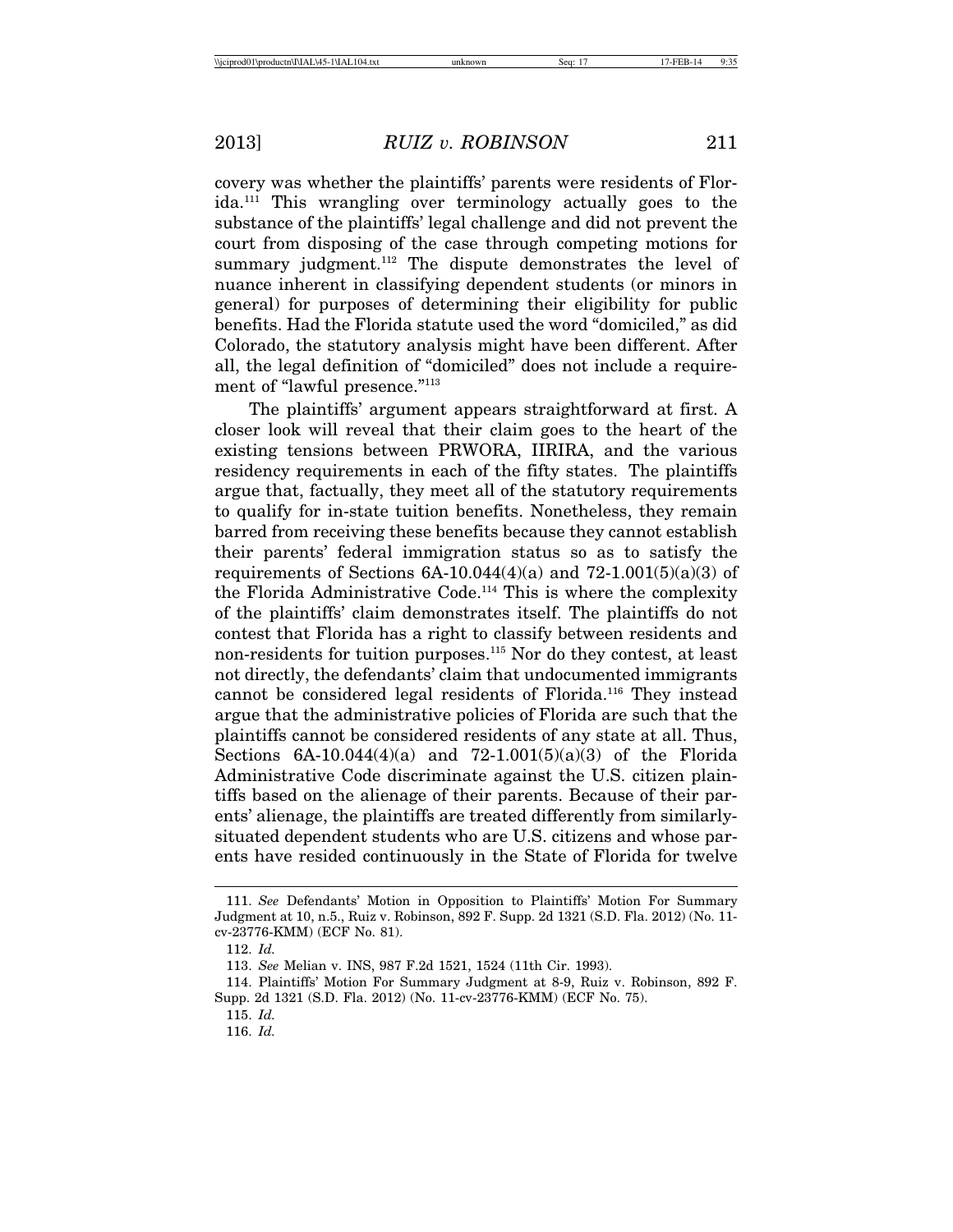months prior to their application to a public institution of higher learning. Also, because of their parents' alienage, it would take the plaintiffs six years longer than their peers to establish Florida residency. The plaintiffs would not qualify for Florida residency until they turned twenty-four, but a similarly-situated U.S. citizen could establish Florida residency after twelve months so long as their parents resided in the state continuously for those twelve  $\,$  months.  $\,117}$ 

Their argument stretches the limits of the plain language of Section 1621 of PRWORA.<sup>118</sup> That section specifically limits the ability of states to confer public postsecondary education benefits on the households of undocumented immigrants. The relevant portions of Section 1621 are as follows:

(a) In general:

Notwithstanding any other provision of law and except as provided in subsections (b) and (d) of this section, any alien who is not [covered under subsections  $(1)$ ,  $(2)$ , or  $(3)$ , text omitted] is not eligible for any State or local public benefit (as defined in subsection (c) of this section).

\* \* \*

(c) "State or local public benefit" defined

(1) Except as provided in paragraphs (2) and (3), for purposes of this subchapter the term "State or local public benefit" means –

\* \* \*

(B) any . . . postsecondary education . . . benefit, or any other similar benefit for which payments or assistance are provided to an individual, household, or family eligibility unit by an agency of a State or local government or by appropriate funds of a State or local government.

\* \* \*

(d) State authority to provide for eligibility of illegal aliens for State and local public benefits:

A State may provide that an alien who is not lawfully present in the United States is eligible for any State or local public benefit to which such alien would otherwise be ineligible under subsection (a) of this section only through the enactment of a State law after August 22, 1996, which affirmatively provides for such eligibility.

The plaintiffs attempt to avoid PRWORA in two ways.

<sup>117.</sup> *Id.*

<sup>118. 8</sup> U.S.C. § 1621.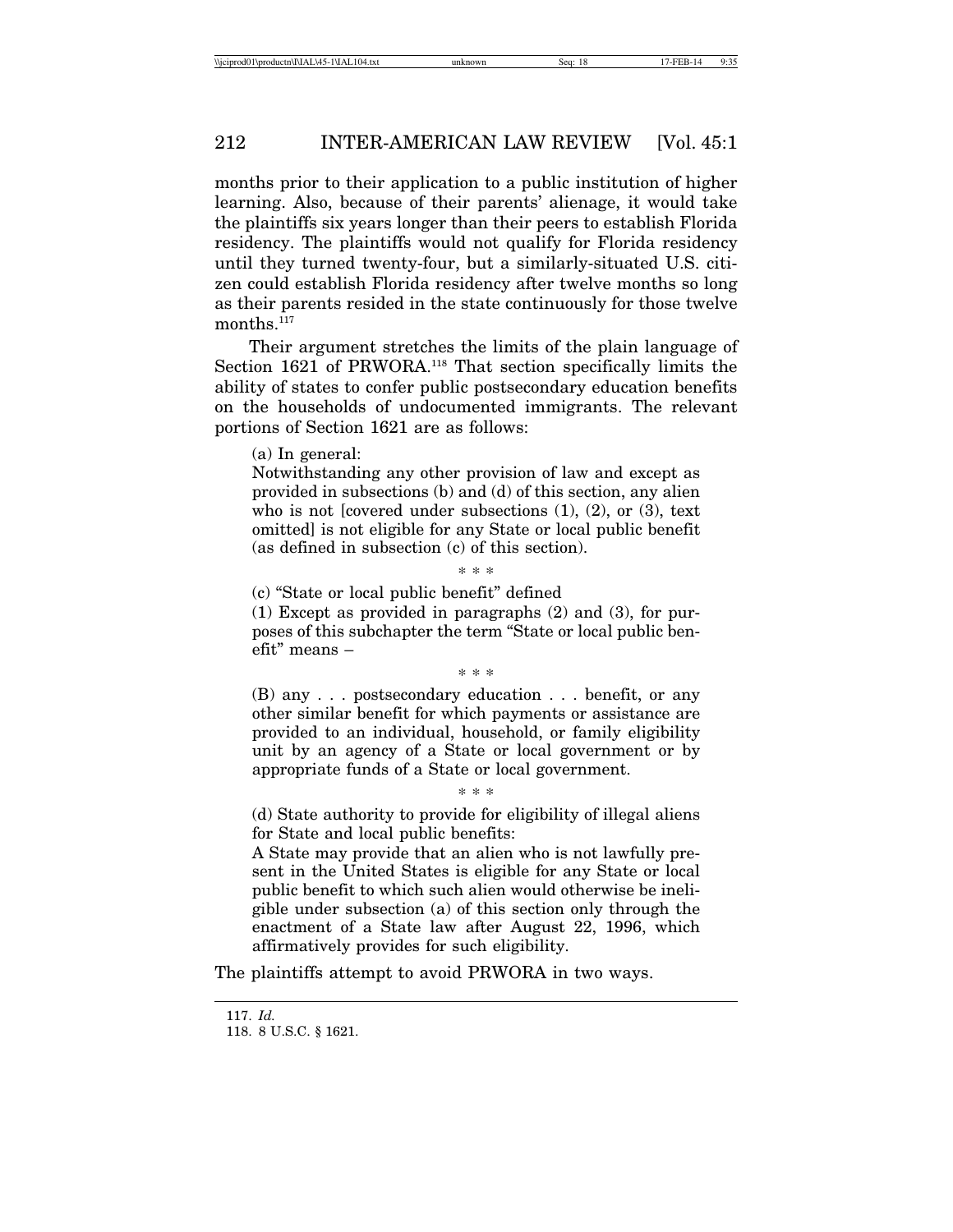Their first argument is that residency classifications are not "payments or assistance" as defined by the statute.<sup>119</sup> Citing a decision from the Eastern District of Virginia that defines "payments or assistance" under PRWORA as referring only to "monetary assistance paid,"120 the plaintiffs argue that residency classifications merely determine the rate owed. Further, because in-state residents are given other forms of preferential consideration, classification as an in-state residents is something separate and beyond "payments or assistance." Their second argument is that in-state tuition is not a "household" benefit, but a benefit which attaches to the student as an individual. Because the individual students are U.S. citizens, the restrictions of PRWORA cannot be implicated. In support of this proposition, they cite the Colorado Memorandum, which affirms that tuition benefits flow to the individual student and not to the household. They also cite a recent decision from a New Jersey state appellate court that overturned a similar administrative regulation.<sup>121</sup>

Unsurprisingly, both the defendants' opposition to the plaintiffs' claims and the substance of their own summary judgment motion is that federal law essentially mandates Florida's policies.122 By maintaining that classification as a resident for tuition purposes is a household benefit under PRWORA, it would be impossible to classify the plaintiffs as residents for tuition purposes without, "opening the proverbial floodgates to all United States citizens and their children—even those with no presence in Florida whatsoever—. . . effectively reset[ting] tuition at the lower rates, eliminating preferences for those persons who otherwise meet Florida's legal residency requirements, and their dependent children . . ."123 This would result in a net loss of \$200,000,000 in

<sup>119.</sup> Plaintiffs' Combined Opposition to Defendants' Summary Judgment Motion and Reply in Support of Plaintiffs' Summary Judgment Motion at 2-3, Ruiz v. Robinson, 892 F. Supp. 2d 1321 (S.D. Fla. 2012) (No. 11-cv-23776-KMM) (ECF No. 89).

<sup>120.</sup> Equal Access Educ. v. Merten, 305 F. Supp. 2d 585, 605 (E.D. Va. 2004).

<sup>121.</sup> A.Z. ex rel. B.Z. v. Higher Educ. Student Assistance Auth., 2012 WL 3192641, at \* 3-4 (N.J. Super. Ct. App. Div. Aug. 8, 2012).

<sup>122.</sup> Defendants' Motion in Opposition to Plaintiffs' Motion For Summary Judgment at 11-14, Ruiz v. Robinson, 892 F. Supp. 2d 1321 (S.D. Fla. 2012) (No. 11 cv-23776-KMM) (ECF. No. 85); Defendants' Motion For Summary Judgment at 5-12, Ruiz v. Robinson, 892 F. Supp. 2d 1321 (S.D. Fla. 2012) (No. 11-cv-23776-KMM) (ECF. No. 81).

<sup>123.</sup> Defendants' Motion in Opposition to Plaintiffs' Motion For Summary Judgment at 11, Ruiz v. Robinson, 892 F. Supp. 2d 1321 (S.D. Fla. 2012) (No. 11-cv-23776-KMM) (ECF No. 85).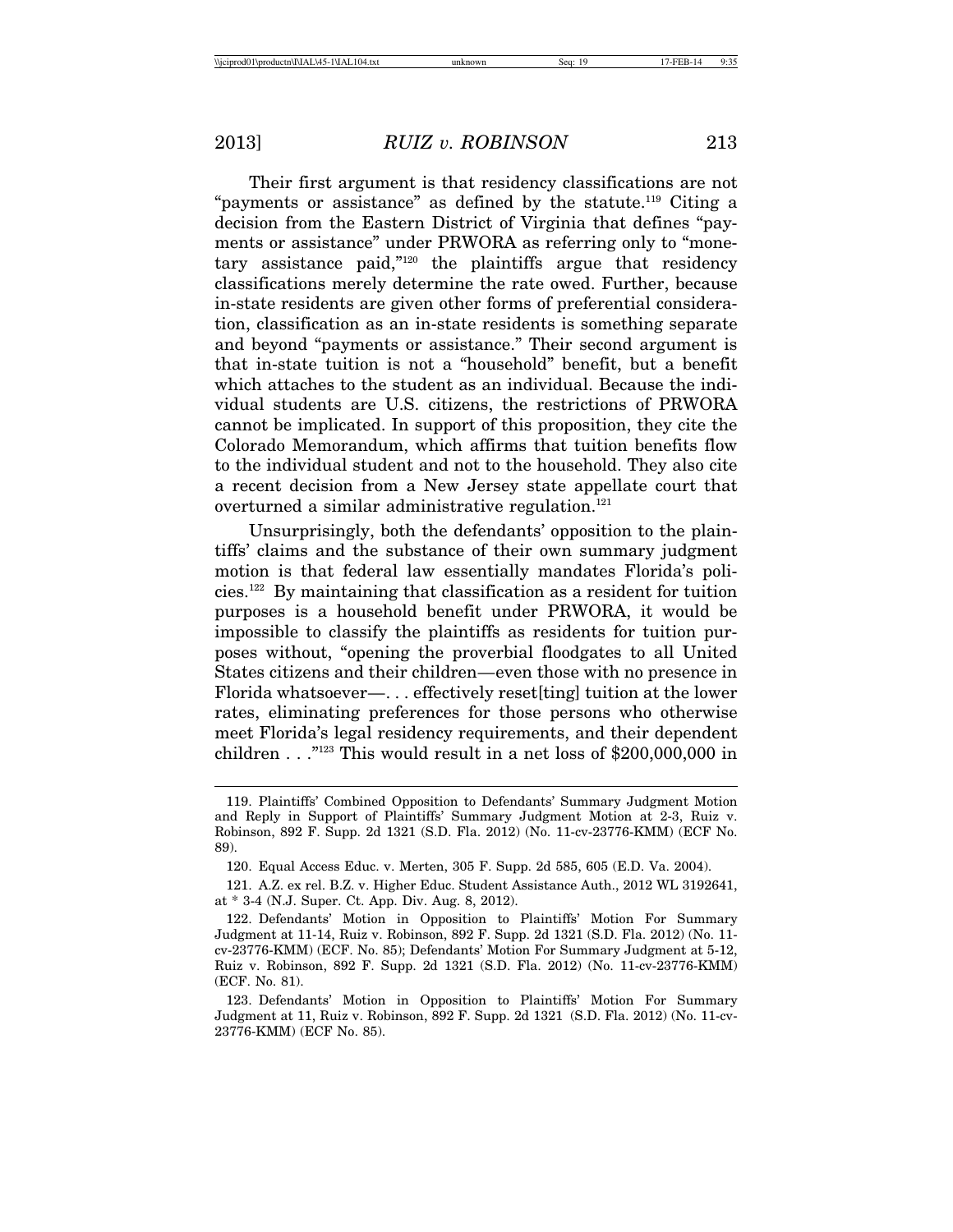tuition revenue per year.124 Such a devastating financial blow to the state cannot be required.

Although both the plaintiffs and the defendants acknowledge that their positions hinge on whether in-state tuition benefits should be properly viewed as flowing to the individual U.S. citizen student or to the student's household, neither party explicitly addresses how the distinction between dependent and independent students can survive if in-state tuition is not a household benefit.125 The avoidance of this central issue is likely explained by the fact that neither party seeks to challenge the general principle that dependent students must establish residency via their parents. If in-state tuition benefits are properly seen as flowing to the individual, what justification can there ever be for looking to the residency of the student's parents?

California's statute, discussed above, suggests one method for solving this problem.<sup>126</sup> It allows students to receive in-state tuition based on attendance of a California high school.<sup>127</sup> In 2010, a group of U.S. citizens who were not residents of California and were paying non-resident tuition to attend California universities brought a class action suit against The Regents of the University of California.128 The crux of their challenge was that PRWORA and IIRIRA preempted the California statute and made it unlawful for the state to allow undocumented immigrants to receive instate tuition under any circumstances. The Supreme Court of California ultimately denied the challenge, finding that California's statute is consistent with the federal regulatory scheme.129 It is unclear whether a federal court would concur if the statute were challenged in federal court.

Although the *Martinez* decision did not resolve the question of under what circumstances a state can provide in-state tuition benefits to undocumented immigrants under PRWORA and IIRIRA, it is clear that there is no major constitutional problem with such statutes. It is well-settled law that both the state and federal gov-

129. *Id.* at 1298-1300.

<sup>124.</sup> *Id.* at 12.

<sup>125.</sup> *See* Plaintiffs' Combined Opposition To Defendants' Motion For Summary Judgment And Reply In Support Of Plaintiffs' Motion For Summary Judgment at 4-5, Ruiz v. Robinson, 892 F. Supp. 2d 1321 (S.D. Fla. 2012) (No. 11-cv-23776-KMM) (ECF No. 89).

<sup>126.</sup> CAL. EDUC. CODE § 68130.5 (West 2002).

<sup>127.</sup> *Id*.

<sup>128.</sup> Martinez v. Regents of the Univ. of Cal*.*, 241 P.3d 855, 859 (Cal. 2010).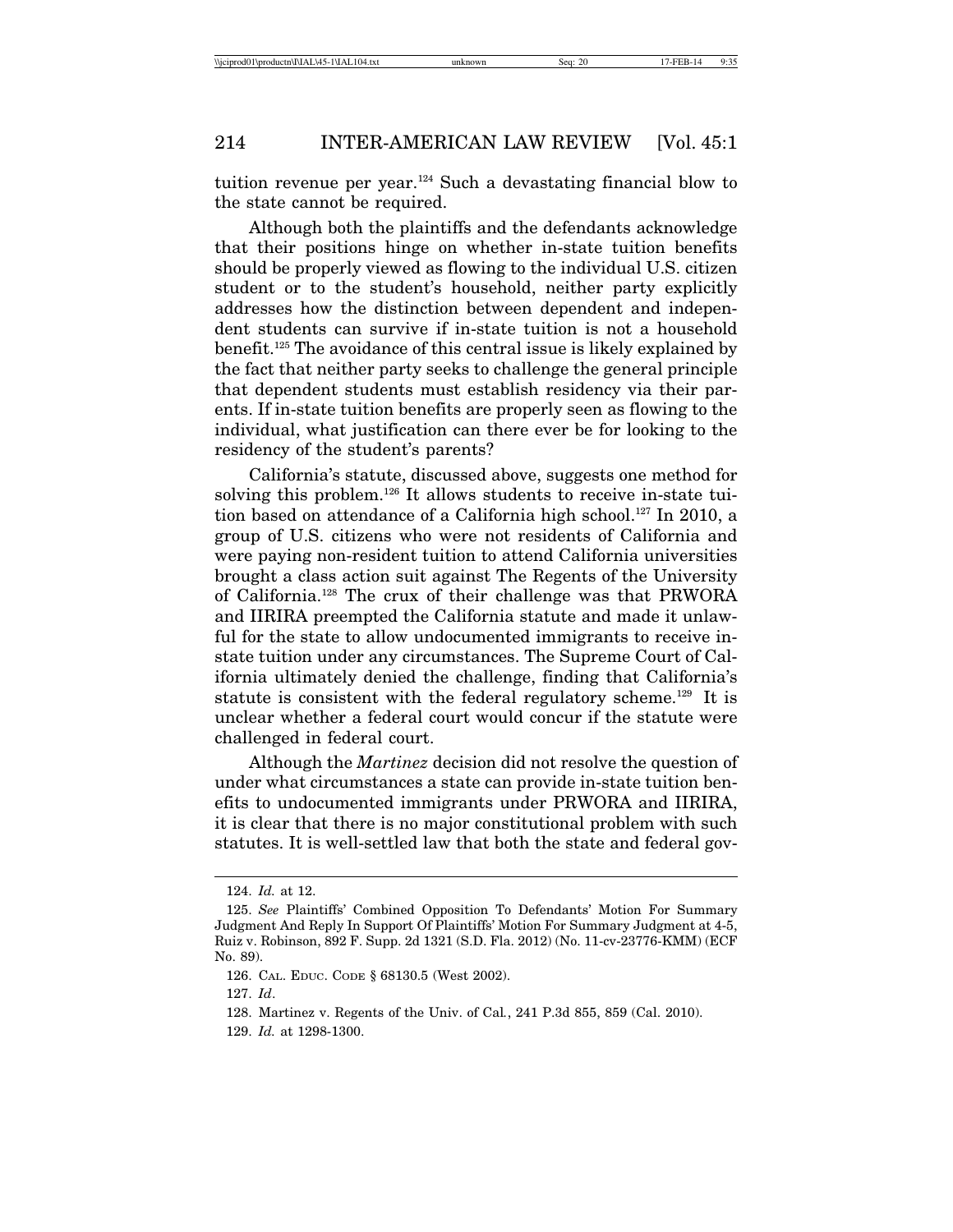ernment can create classifications based on alienage.<sup>130</sup> Any other position would "obliterate all distinctions between citizens and aliens, and thus depreciate the historic values of citizenship."131 However, when a state's residency requirements begin to take into account the immigration status of a U.S. citizen's parents, these requirements may violate the Equal Protection Clause.132

The court's opinion in *Ruiz* does not conclusively resolve these issues. In granting summary judgment in favor of the plaintiffs on their first claim, the court holds that the defendants' argument necessarily fails because the defendants have "fundamentally misconstrued PRWORA."133 Because, under the plain language of PRWORA, the plaintiffs are not aliens, the court determines that PRWORA cannot bear on the state's decision to classify the plaintiffs as non-residents for tuition purposes.134 The court does not directly address the argument over whether in-state tuition benefits flow to the household so as to implicate PRWORA. The opinion does not explain its conclusion that the defendants have "fundamentally misconstrued" PRWORA. The court does state that its conclusion is "bolstered" by the fact that the benefits attach to the students and not the parents.<sup>135</sup> It even cites the Colorado Memorandum in support of this observation.<sup>136</sup> But it does not directly address how dependency classifications can survive this conclusion.<sup>137</sup> The court simply finds that PRWORA and IIRIRA do not require Florida to offer in-state tuition rates to all U.S. citizens without further exploration of the consequences.<sup>138</sup> Therefore, the opinion seems to imply that PRWORA and IIRIRA simply have no bearing on the state's residency classification system.

# IV. THE LANDSCAPE OF THE BATTLEFIELD AFTER RUIZ <sup>V</sup>. ROBINSON

The conclusion reached by the court in *Ruiz* seems obvious and intuitively correct. Given the constitutional guarantee of equal protection under the law, it seems impossible to imagine that any state action that denies residency benefits to U.S. citi-

<sup>130.</sup> *See, e.g.,* Foley v. Connelie, 435 U.S. 291, 296 (1978).

<sup>131.</sup> *Id.* at 295 (quoting Nyquist v. Mauclet, 432 U.S. 1, 14 (1978)).

<sup>132.</sup> U.S. CONST. amend. XIV.

<sup>133.</sup> Ruiz v. Robinson, 892 F. Supp. 2d 1321, 1330 (S.D. Fla. 2012).

<sup>134.</sup> *Id.*

<sup>135.</sup> *Id.*

<sup>136.</sup> *Id* at 1330-31.

<sup>137.</sup> *Id.*

<sup>138.</sup> *Id.*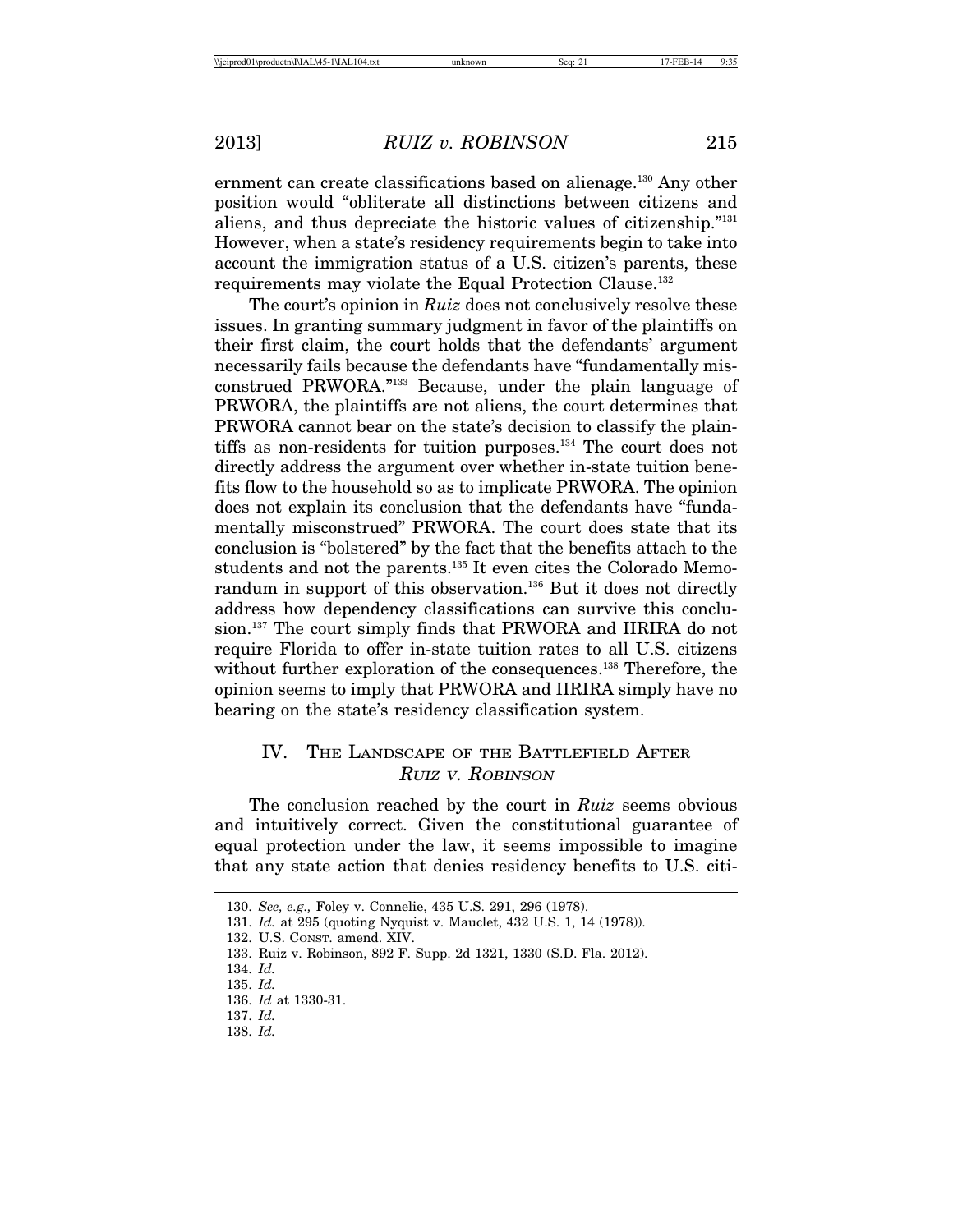zens because of the acts of their parents could ever pass constitutional muster.139 Yet, states have engaged in this practice since at least since 1990.<sup>140</sup> However, even if the practice is unconstitutional, as Judge Moore concluded in *Ruiz,* and obviously so, as Prof. Olivas alleges, the practice has neither been widely challenged nor made the focal point of immigration reform efforts.<sup>141</sup> Olivas suggests that the lack of attention that this issue has received can be explained by the political motives of those who would potentially challenge such practices.<sup>142</sup> Activists who believe in more accommodating policies toward undocumented immigrants choose not to devote their scarce resources to the problems faced by the U.S. citizen children of undocumented immigrants.<sup>143</sup> After all, "the issue is so absurd, and so wide of the mark that it will resolve itself once the light is shown upon the offending practice."144 Meanwhile, "nativists are so determined to extirpate undocumented parents that they have tolerated these practices as the inevitable work of birthright citizenship being extended to their undeserving children."145

This political explanation has some merit, but it is too basic. A major reason why this seemingly obvious injustice is both prevalent in state universities, and seemingly resistant to challenge, is because this issue arises at the intersection of immigration policy and education policy. Activist groups for immigration reform may be disinclined to take their resources away from the problem of tuition for undocumented college students––a cause that has received substantial political attention in the debate over the DREAM Act<sup>146</sup>—and focus on the plight of U.S. citizen children of undocumented immigrants. They may justifiably fear that further

<sup>139.</sup> *See* Kadrmas v. Dickinson Pub. Sch., 487 U. S. 450, 459 (1980).

<sup>140.</sup> Michael A. Olivas, *Higher Education, Financial Aid, Residency, and Undocumented Parents of U.S. Citizen College Students*, UNIV. OF HOUS. L. CTR. INST. FOR HIGHER EDUC. & GOVERNANCE, http://www.law.uh.edu/ihelg/undocumented parents/homepage.asp (last visited Sept. 20, 2013). Olivas identifies E.C. v. Obergfell, No. 1:06-CV-0359-DFH-WTL, (S.D. Ind. 2006) as the first legal challenge to such a practice. The policy challenged in that case had been in effect since 1990; *see also* Class Action Complaint for Injunctive and Declaratory Relief, E.C. v. Obergfell, No. 1:06-CV-0359-DFH-WTL (S.D. Ind. 2006).

<sup>141.</sup> Olivas, *supra* note 140.

<sup>142.</sup> *Id.*

<sup>143.</sup> *Id.*

<sup>144.</sup> *See id.*

<sup>145.</sup> *Id.*

<sup>146.</sup> *See* Olivas, *supra*, note 31, at 1757-58 (discussing the surprisingly substantial role that the DREAM Act played in the 2007/2008 election season given the relatively small number of people who would benefit from enactment of the DREAM Act).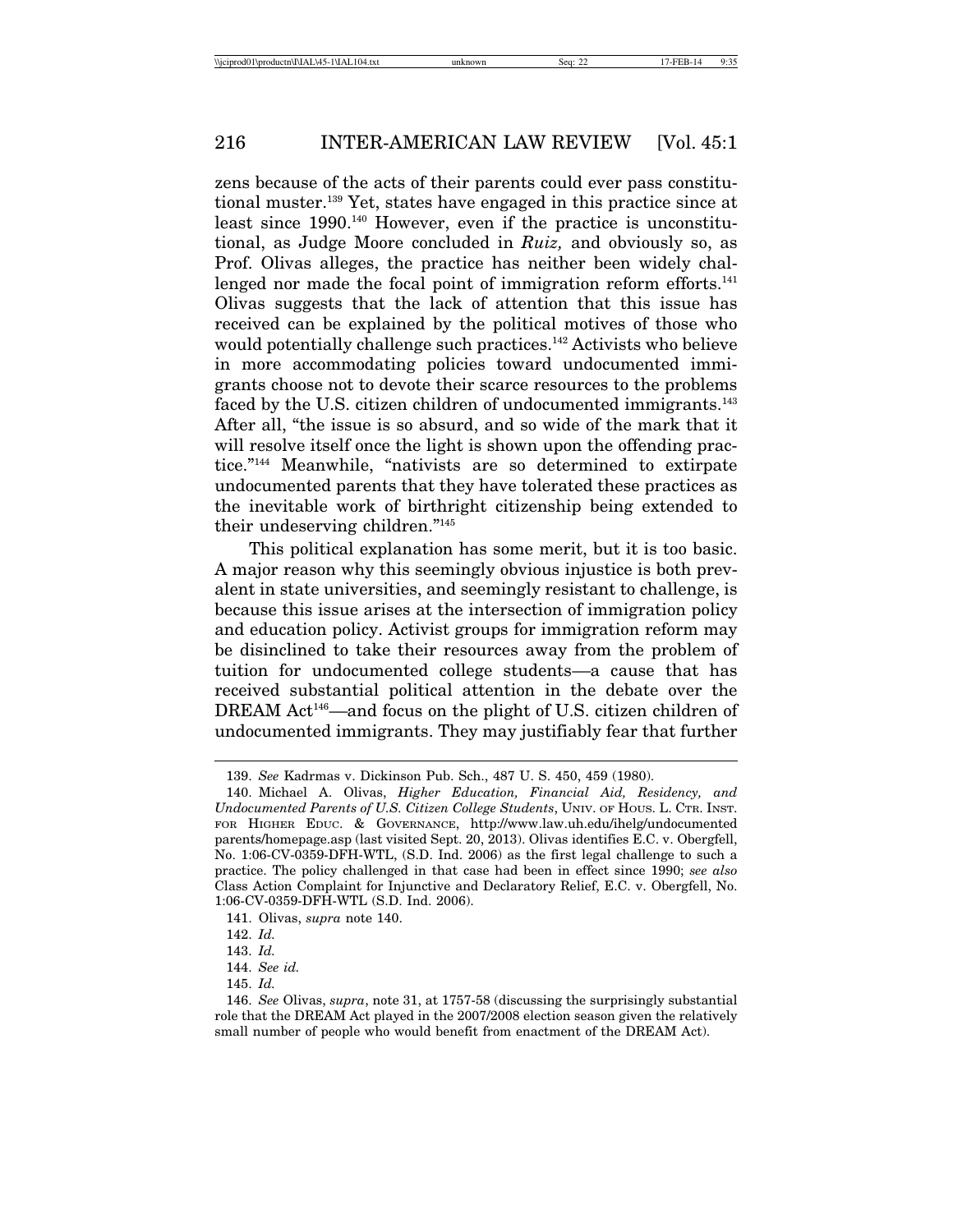litigation in this area could upset the entire system used by state universities to award tuition benefits. The decision in *Ruiz* potentially threatens the long-standing practice of many states of using dependency as a factor in awarding tuition benefits. Advocacy groups may be deterred from pursuing cases such as *Ruiz* because courts may be reluctant to render a decision that would result in a substantial financial blow to the economy of the state.

As discussed above, Judge Moore's decision rested on the assumption that tuition benefits should properly be seen as flowing to the individual student and not the household.<sup>147</sup> The state of Florida maintained that if tuition benefits are viewed as a household benefit, the provisions of Section 1623 would be triggered and the state would lose approximately \$200,000,000.00 in revenue annually.148 The court wrote that that PRWORA and IIRIRA do not require Florida to extend in-state tuition benefits to all U.S. citizens, but this conclusion could potentially be challenged in subsequent litigation. Surely persons under the age of 24 that are domiciled in Florida, but are classified as nonresidents for tuition purposes because they are dependents of persons who live outside the state of Florida, would have reason to bring such a challenge. The risk that *Ruiz* could set precedent that ultimately undermines the ability of states to award tuition benefits to households rather than individuals is yet another reason why the immigration issues raised by *Ruiz* should be resolved by federal action. The deceptively simple opinion in *Ruiz* leaves several questions unanswered. First, it is unclear how the opinion affects the obligations of Florida under federal law. The decision may have some unintended consequences for students who seek to establish residency independent of their parents.149 Second, it is difficult to predict whether the decision in *Ruiz* would be applicable as a persuasive authority if challenges were brought against similar policies in other states. Florida is unique in that its policy of classifying the U.S. citizen children of undocumented immigrants as nonresidents for tuition purposes was enshrined in the administrative code. However, many other states simply have statutes that delegate such residency determinations to individual universities on a

<sup>147.</sup> *See supra* Part III.

<sup>148.</sup> Defendants' Motion For Summary Judgment at 12, Ruiz v. Robinson, 892 F. Supp. 2d 1321 (S.D. Fla. 2012) (ECF. No. 81); Defendants' Motion in Opposition to Plaintiffs' Motion For Summary Judgment at 14, Ruiz v. Robinson at 6, 892 F. Supp. 2d 1321 (S.D. Fla. 2012) (No. 11-cv-23776-KMM) (ECF No. 85).

<sup>149.</sup> FLA. STAT. § 1009.21 (2011).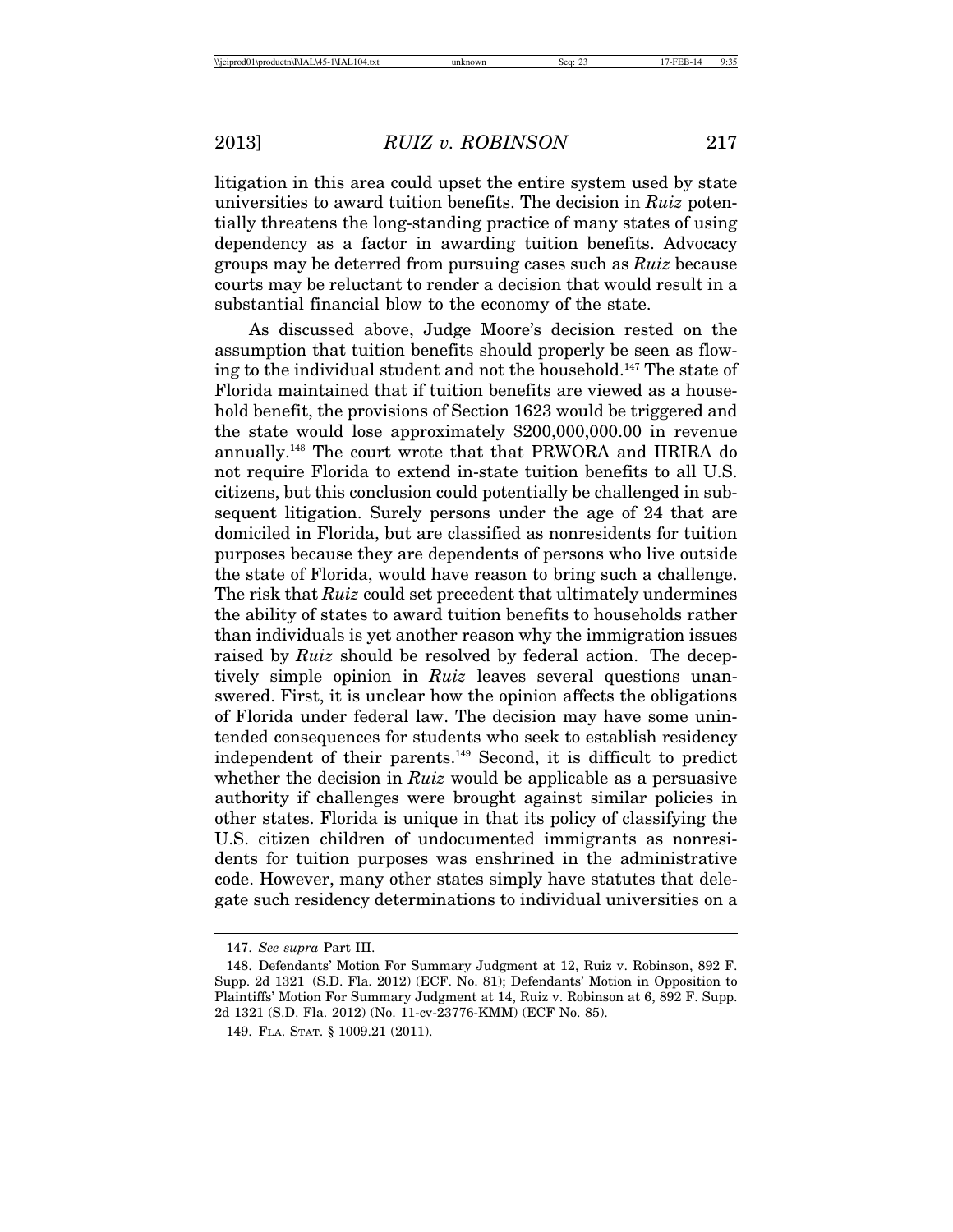case-by-case basis.150 Many universities may have a policy of looking to the immigration status of the parents, but this may be extraordinarily difficult to prove. The U.S. Supreme Court has been willing to give states a fair amount of leeway in making residency determinations for tuition purposes. "A State has a legitimate interest in protecting and preserving the quality of its colleges and universities and the right of its own bona fide residents to attend such institutions on a preferential tuition basis."151

Another factor that makes it difficult to predict the reach of *Ruiz* is that U.S. citizen children of undocumented immigrants can be denied the benefits of residency in other ways. For example, one of the earliest lawsuits regarding the denial of educational benefits to the U.S. citizen children of undocumented immigrants centered on an administrative policy that governed the awarding of Indiana's Twenty First Century Scholars program.152 Indiana law had set certain minimum requirements that students must meet in order to qualify for the scholarship,<sup>153</sup> but the Indiana Administrative Code gave the Executive Director of the State Student Assistance Commission of Indiana Scholarships authority to set his own policies and criterion for eligibility.154 The Executive Director had set a policy of denying scholarship benefits to otherwise-eligible students if their parents were undocumented.155 That case was ultimately settled. Similarly, the New Jersey case—cited by both the attorney general of Colorado in his memorandum and by the Plaintiffs in *Ruiz*—did not address instate tuition, but focused on a New Jersey regulation that allowed U.S. citizen children of undocumented immigrants to be denied certain scholarship benefits.156 In the absence of comprehensive federal action, every aspect of a state's educational policy may infringe on the rights of the U.S. citizen children of undocumented immigrants until separately challenged.

The parade of disasters that could potentially arise from a

<sup>150.</sup> Seo, *supra* note 17, at 325-26.

<sup>151.</sup> Vlandis v. Kline, 412 U.S. 441, 453 (1973).

<sup>152.</sup> Class Action Complaint for Injunctive and Declaratory Relief, E.C. v. Obergfell, No. 1:06-CV-0359-DFH-WTL (S.D. Ind. 2006).

<sup>153.</sup> IND. CODE § 20-12-70-1 to -15 (2006), *repealed by* IND. P.L.2-2007, Sec.390., 2007.

<sup>154. 585</sup> IND. ADMIN. CODE 8-2-7 (2006).

<sup>155.</sup> Class Action Complaint for Injunctive and Declaratory Relief, E.C. v. Obergfell, No. 1:06-CV-0359-DFH-WTL (S.D. Ind. 2006).

<sup>156.</sup> A.Z. ex rel. B.Z. v. Higher Educ. Student Assistance Auth., 2012 WL 3192641, at \* 3-4 (N.J. Super. Ct. App. Div. Aug. 8, 2012).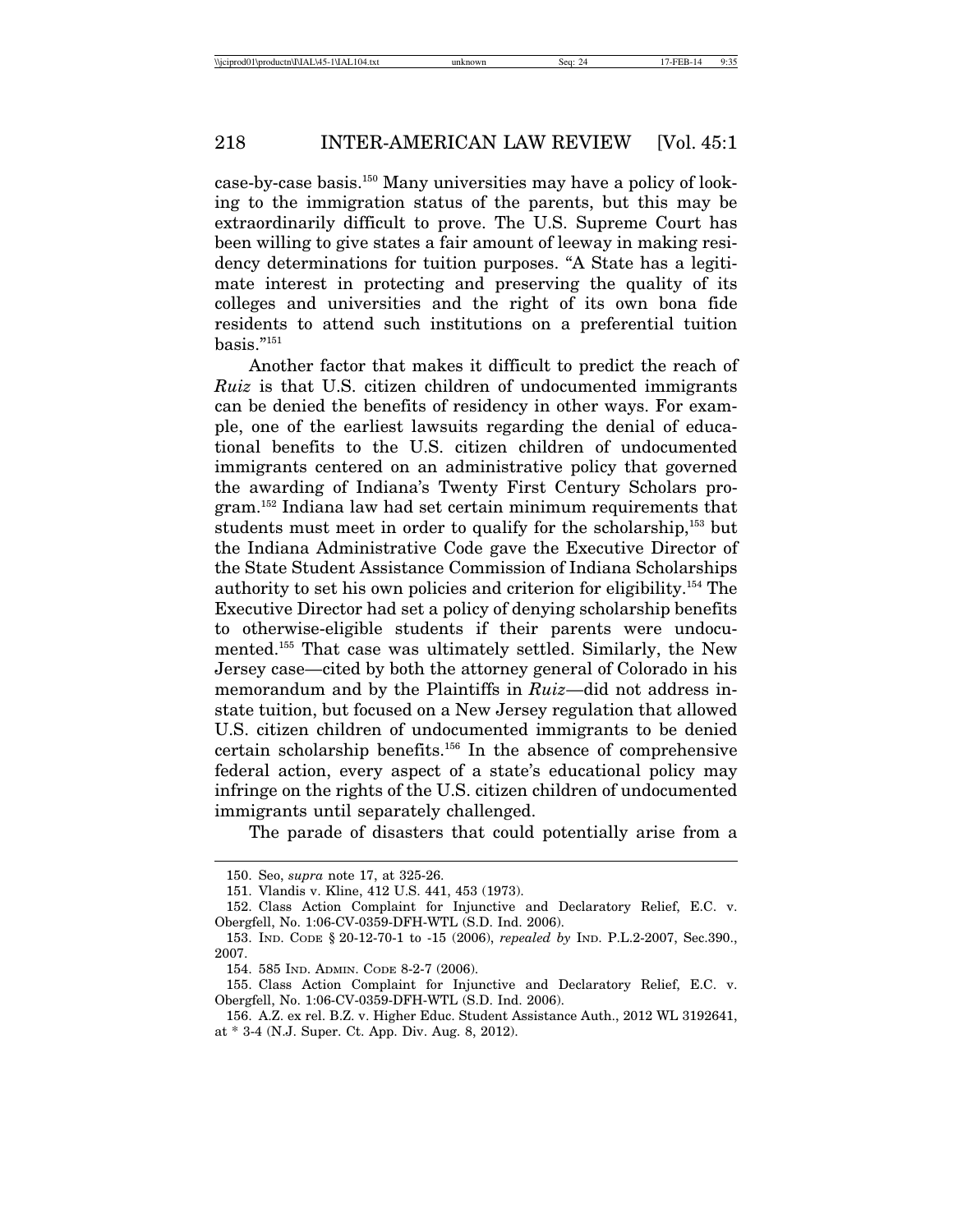strictly literalist reading of state and federal law in the aftermath of *Ruiz* is unlikely to occur. What is more troubling about the decision in *Ruiz* is that it does not address the nationwide problem. Instead, it is just one more in a patchwork of incongruous immigration decisions regarding matters of state law.157 If this pattern of addressing immigration problems at the state level persists, the entire constitutional structure of immigration law could be imperiled.158 The ability of U.S. citizen children to access public benefits for post-secondary education is certainly important. Although access to post-secondary education is not recognized as a fundamental right under the U.S. Constitution, even the defendants in *Ruiz* concede the importance of post-secondary education. In 2011, the unemployment rate among persons with a bachelor's degree was almost half of those with only a high school diploma and those with a bachelor's degree earned almost \$500.00 more per week than those with only a high school diploma.159 Legal barriers to attaining a post-secondary education can have devastating and lifelong consequences. But even the most fundamental elements of U.S. immigration law are imperiled by the devolution of immigration policy into a matter of state law.

Birthright citizenship is perhaps the most basic aspect of the national immigration policy with its roots in the Fourteenth Amendment to the U.S. Constitution.<sup>160</sup> Yet, in 2011, a bill was introduced in the Arizona legislature that would deny state citizenship to children of undocumented immigrants<sup>161</sup> and require the issuance of separate birth certificates for such children.<sup>162</sup> Although the legislation was not passed and would most certainly be successfully challenged as a violation of the U.S. Constitution, the Supreme Court's decision in *Arizona v. United States* suggests that, in the face of federal inaction, courts will be more tolerant of immigration initiatives at the state level. What is clear is that the problem will only be definitively resolved through Congressional action.

<sup>157.</sup> Haynes, *supra* note 7, at 301.

<sup>158.</sup> U.S. CONST. art. I, § 8, cl. 4; Toll v. Moreno, 458 U. S. 1, 10 (1979).

<sup>159.</sup> Ruiz v. Robinson, 892 F. Supp. 2d 1321, 1329 (S.D. Fla. 2012) (citing *Education Pays*, U.S. DEP'T OF LABOR BUREAU OF LABOR STATISTICS, (Mar. 23, 2012)), http://www.bls.gov/emp/ep\_chart\_001.htm.

<sup>160.</sup> U.S. CONST. amend. XIV; United States v. Wong Kim Ark, 169 U.S. 649, 703 (1898).

<sup>161.</sup> H.B. 2561, 50th Leg., 1st Reg. Sess. (Ariz. 2011); S.B. 1309, 50th Leg., 1st Reg. Sess. (Ariz. 2011).

<sup>162.</sup> H.B. 2562, 50th Leg., 1st Reg. Sess. (Ariz. 2011); S.B. 1308, 50th Leg., 1st Reg. Sess. (Ariz. 2011).